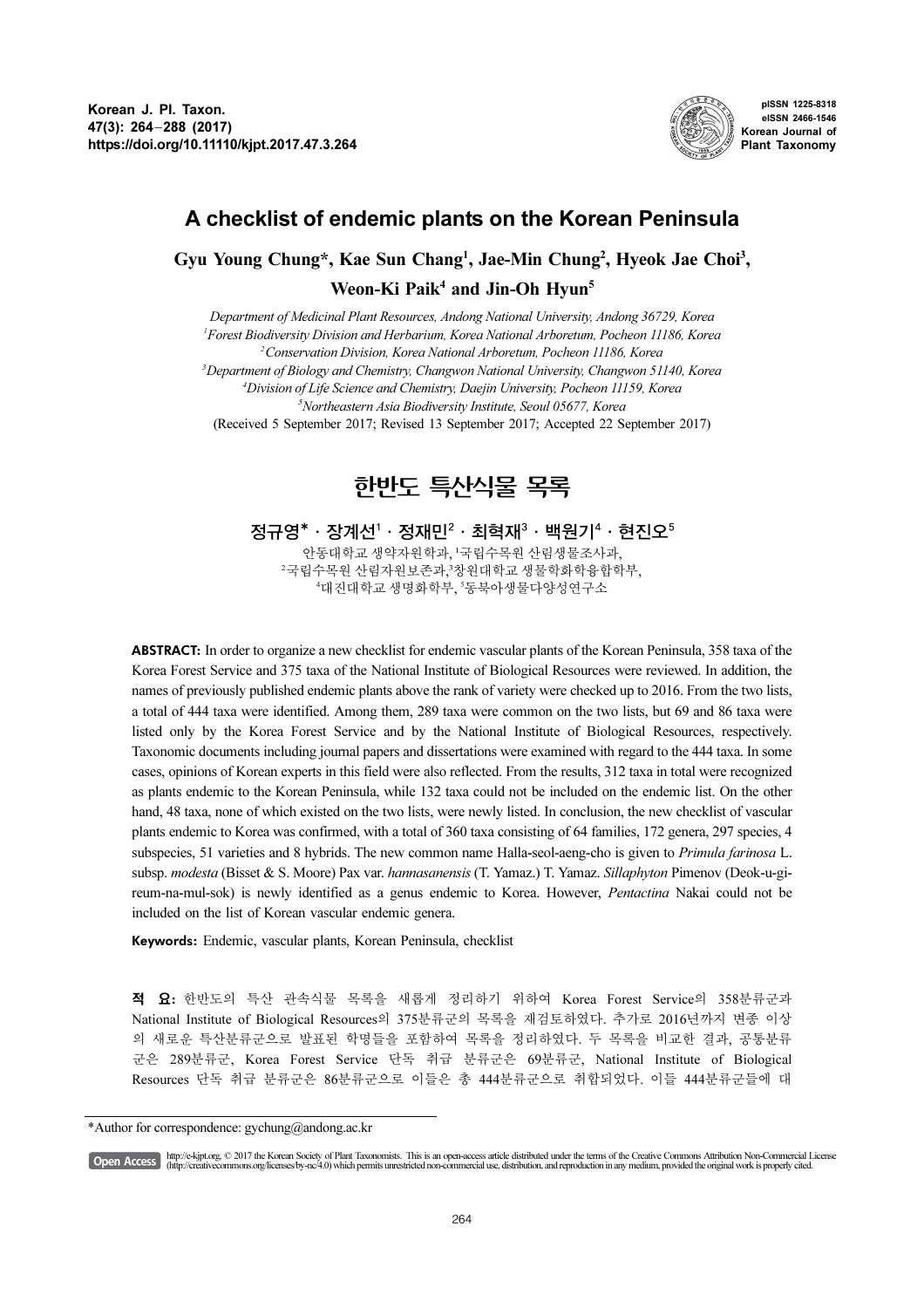하여 국내 학위 논문을 포함한 학술자료 및 필요에 따라 국내 전문가들의 의견을 검토한 결과, 한반도 특산 으로 인정되는 312분류군 그리고 제외되는 132분류군으로 정리되었다. 추가로 두 목록들에는 언급되지 않았 으나 2016년까지 발표된 자료들을 통하여 새로이 48분류군이 특산으로 인정되어 최종적으로 64과 172속 297종 4아종 51변종 8잡종의 총 360분류군을 한반도 특산으로 정리하였다. Primula farinosa L. subsp. modesta (Bisset & S. Moore) Pax var. hannasanensis (T. Yamaz.) T. Yamaz.는 한라설앵초로 국명을 신칭하였 다. 덕우기름나물속(Sillaphyton Pimenov)이 새롭게 한반도 특산속으로 추가되었으며, 그 동안 한반도 특산속 으로 취급되어온 금강인가목속(Pentactina Nakai)은 특산속에서 제외되었다.

주요어: 특산, 관속식물, 한반도, 목록

특산식물(또는 고유식물; endemic plants)이란 어느 한정 된 지역에서만 생육하는 식물을 말하며(Anderson, 1994; Williams et al., 2002; Siljak-Yakovlev and Peruzzi 2012), 이때 한정된 지역이란 일반적으로 국가 단위로 적용하고 있는 실정이다. 최근 국제적으로 생물다양성협약(Convention on Biological Diversity, CBD)과 유전자원에 대한 접근과 이 용에 따른 이익의 공정하고 공평한 공유에 관한 나고야의 정서의 발효에 따라 각국이 생물주권을 강화하고 있는 현 실에서, 한반도 특산식물이 우리나라의 생물주권에서 최 우선적으로 고려되어야 할 대상임은 분명하다(Paik, 1999; Oh et al., 2005; Kim et al., 2009).

한반도의 특산 관속식물은 Nakai (1952)가 1,118분류군 을 처음으로 정리한 이후, 현재까지 품종을 제외하면 Lee (1984)가 387분류군, Paik (1999)이 465분류군, Kim (2004) 이 340분류군, Oh et al. (2005)이 326 분류군, Korea Forest Service (KFS) (2012)가 358분류군, National Institute of Biological Resources (NIBR) (2013)가 375분류군, 그리고 Park et al. (2013a)이 59분류군으로 정리하는 등 새로이 한 반도 특산으로 발표되는 분류군들의 수를 감안하더라도 아직까지 학명 및 분류학적 실체에 대한 이견으로 인해 많은 혼란이 야기되고 있음은 분명하다(Kim et al., 2009).

최근 들어 국내에서 특산으로 간주되던 분류군 중 일부 가 러시아, 중국, 일본 등 주변국의 관련 연구에서 새롭게 분포사실이 밝혀지거나 근연 분류군의 이명으로 처리되 는 경우가 빈번하다. 그러나 이에 대한 국내학자들 중심 의 재검토는 잘 이루어지지 않고 있어 한반도 특산식물들 의 실체에 대한 혼란이 가중되고 있다. 그러므로 특산식 물에 대한 최근의 연구경향을 반영한 새로운 목록의 제시 는 무엇보다도 중요하고 또한 시급한 분류학계의 현안으 로 대두되고 있으며, 이는 특산식물에 대한 국가적 주권 주장에 일조할 것이다.

### 재료및방법

본 재검토는 한반도 특산 관속식물과 관련하여 비교적 최근에 국가적 차원에서 제시된 KFS (2012)의 358분류군 과 NIBR (2013)의 375분류군의 목록을 중심으로 수행되 었다. 아울러 2016년까지 한반도 특산으로 새로이 발표된 모든 학명들을 대상으로 관련 학술지, 학위논문 및 도감 등의 자료들을 검토하였다. 한반도 특산식물의 선정 기준 은 다음과 같다. 첫째, 분포지 관점으로 (1) 한국 특산식물 은 지구상에서 한반도에만 분포하는 식물로 정의하고, (2) 한국 특산식물로 알려진 분류군에 대하여 중국, 러시아 또는 일본 등의 국외에 분포하는 사실이 학술지 등을 통 하여 발표된 객관적인 자료가 있는 경우 해당 분류군에 대한 국내 전문가를 통한 검토과정을 거쳐 특산에서 제외 하였다. 둘째, 분류군의 실체 관점으로 국내외 학자가 한 반도산 표본을 인용하여 공식적으로 변종이상의 다른 분 류군의 이명으로 분류학적 처리를 한 경우 특산식물에서 제외하였으며, 단 표본 등의 근거자료 없이 식물지 등에 서 단순히 이명으로 언급된 경우 국내 전문가가 동의하지 않으면 특산으로 처리하였다. 셋째, 분류계급 관점으로 현재 품종으로 취급되는 분류군은 특산식물에서 제외하 였으며, 교잡종은 포함하였다. 넷째, 명명규약 관점에서 비합법명(invalid name) 및 서명(illegitimate name)은 실체 에 관계없이 특산식물에서 제외하였다.

이상의 기준들을 통하여 한반도 특산식물 목록을 양치 식물, 나자식물, 피자식물의 쌍자엽식물과 단자엽식물 순 으로 구성하고, 과명과 학명의 알파벳순으로 정리하였다 (Appendix 1). 아울러 기존에 KFS (2012) 또는 NIBR (2013) 에는 언급되었으나 본 재검토를 통해 특산에서 제외되는 분류군들은 그 사유와 함께 Appendix 2에 제시하였다.

### 결 과

주 검토 대상인 KFS (2012)와 NIBR (2013)의 목록을 비 교한 결과, 두 목록에서 공통적으로 한반도 특산으로 인 정하는 분류군은 289분류군, KFS (2012)에서만 인정하는 분류군은 69분류군, 그리고 NIBR (2013)에서만 인정하는 분류군은 86분류군으로 확인되었고, 이들은 종합하면 총 444분류군으로 정리되었다(Table 1). 이들 총 444분류군들 에 대한 관련 학술자료 및 국내 전문가들의 검토의견을 기초로 할 때, 최종적으로 한반도 특산으로 인정되는 분 류군은 총 312분류군으로서 여기에는 KFS (2012)와 NIBR (2013)에 공통으로 제시된 249분류군, KFS (2012)에서만 취급된 31분류군, NIBR (2013)에서만 취급된 32분류군이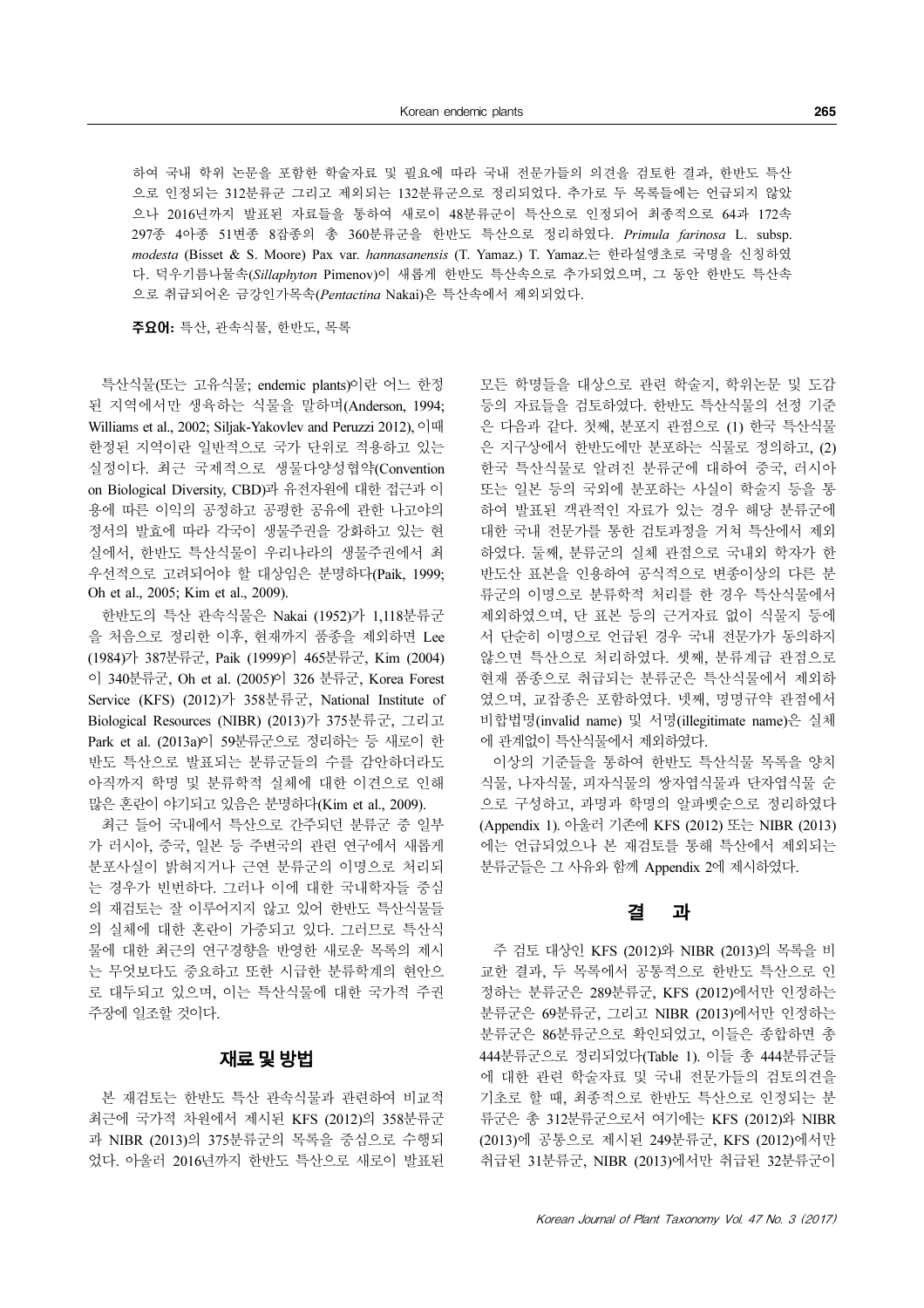Table 1. Summary and comparison between the present and previous studies of KFS (2012) and NIBR (2013).

| No. of taxa | Previous study |             | Present study |             |             |       |
|-------------|----------------|-------------|---------------|-------------|-------------|-------|
|             | KFS (2012)     | NIBR (2013) | KFS (2012)    | NIBR (2013) | Newly added | Total |
| Shared      | 289            |             | 249           |             |             |       |
| Exclusive   | 69             | 86          | 31            | 32          |             |       |
| Subtotal    | 358            | 375         | 280           | 281         |             |       |
| Total       | 444            |             | 312           |             | 48          | 360   |

해당된다(Table 1). 그 외에 양 기관의 목록에는 언급되지 않았으나, 2016년까지 한반도 특산으로 기재되거나 언급 된 분류군들 중에서 48분류군이 특산으로 인정되어 본 재 검토에서 한반도 특산 관속식물은 총 64과 172속 297종 4 아종 51변종 8잡종의 360분류군으로 정리되었다(Table 1).

KFS (2012)와 NIBR (2013)에서 특산으로 취급되었으나 본 연구 결과 특산에서 제외된 분류군은 총 132분류군으 로, 두 목록 공통 40분류군, KFS (2012) 단독 취급 38분류 군, NIBR (2013) 단독 취급 54분류군이다. 이들을 주요 제 외 사유별로 구분하면 (1) 이명처리 되었거나 개체 변이로 추정되어 이명가능성이 있는 95분류군, (2) 주변국 분포사 실 확인 25분류군, (3) 품종으로 취급되는 3분류군, (4) 학 명표기 오류 및 비합법명 또는 서명 8분류군, 그리고 (5) 학명출처 불확실 1분류군이다(Appendix 2).

### 고 찰

본 연구 결과 한반도 특산으로 제시된 360분류군 중 몇 가지 특이사항은 다음과 같다. 장수만리화의 경우 KFS (2012)에서는 1942년 발표된 Forsythia velutina Nakai를 학 명으로 정리하고 있으나, NIBR (2013)은 Lee (1966)가 Rangium nakaii Uyeki를 Forsythia Vahl로 조합한 F. nakaii (Uyeki) T. B. Lee를 정명으로 제시하고 있다. 이와 관련하 여 De Juana Clavero (2016)는 Rangium Juss.가 Forsythia의 이명으로 처리되었기 때문에 1940년 발표된 R. nakaii가 종 계급에서 선취권이 인정되어 F. nakaii를 장수만리화의 정명으로 사용해야 한다고 하였으며, 이는 조류, 균류와 식물에 대한 국제명명규약 (International Code of Nomenclature for Algae, Fungi, and Plants, ICN)의 11조 4항 에 따른 것이다. 따라서 본 목록에서는 장수만리화의 정 명을 F. nakaii로 하였다. 제주도 및 내륙에 자생하는 것으 로 알려졌던 설앵초의 경우 두 목록에서 모두 Primula modesta Bisset & S. Moore var. hannasanensis T. Yamaz.를 정명으로 특산으로 처리하고 있다. 그러나 Yamazaki (2003)는 제주도 외에 경상남도 내륙에서 설앵초로 동정 되는 집단을 P. farinosa L. subsp. modesta (Bisset & S. Moore) Pax var. koreana T. Yamaz.로 신변종 처리하였다. 따 라서 P. farinosa subsp. modesta var. koreana를 설앵초의 학 명으로 제시하고, 제주도에 분포하는 P. farinosa L. subsp.

modesta (Bisset & S. Moore) Pax var. hannasanensis (T. Yamaz.) T. Yamaz.는 한라설앵초로 새로운 국명을 부여하 였다.

특산에서 제외된 132분류군 중 긴괭이싸리[Lespedeza pilosa (Thunb.) Siebold & Zucc var. pedunculata T. B. Lee] 와 진보라붓꽃(Iris sanguinea Donn ex Hornem. var. violacea Makino)은 해당 분류군 국내 전문가만의 의견을 참고하여 근연종의 개체 변이로 판단되어 제외하였다. 주변국 분포 사실 확인된 25분류군의 경우, 중국에서 확인된 것이 20 건으로 가장 많았고 일본이 10건, 러시아 5건, 몽골과 북아 메리카가 각각 1건이었다. NIBR (2013)에서 한라세모부 추의 학명으로 제시한 Allium taquetii H. Lév. var. deltoides (S. Yu, S. Lee & W. Lee) H. J. Choi & B. U. Oh는 Oh (2007b) 의 학명표기 오류가 반영된 것으로 확인되었다. 금강고사 리[Dryopteris austriaca (Jacq.) Woyn. ex Schinz & Thell. var. subopposita H. Ito]는 현재까지 학명의 출처를 확인할 수 없기에 제외하였다.

새롭게 한반도 특산속으로 추가된 것은 덕우기름나물 속(Sillaphyton Pimenov)이다. 최근에 Pimenov et al. (2016)은 S. podagraria (H. Boissieu) Pimenov (  $\equiv$  Peucedanum podagraria H. Boissieu)을 기준으로 본 속을 신설하며 한반 도 특산으로 제시하였다. 반면 한반도 특산 속으로 취급되 어온 금강인가목속(Pentactina Nakai)은 Yakubov (2014)에 의해 러시아 극동지역에 분포하는 Spiraea schlothauerae Ignatov & Worosch<sup>o</sup> P. schlothauerae (Ignatov & Worosch.) V. Yakubov로 소속을 변경함으로 특산 속에서 제외하여야 할 것으로 판단된다. 결과적으로 한반도 특산속은 미선나 무속(Abeliophyllum Nakai), 매미꽃속(Coreanomecon Nakai), 금강초롱꽃속(Hanabusaya Nakai), 제주고사리삼속(Mankyua B.-Y. Sun, M. H. Kim & C. H. Kim) 및 모데미풀속 (Megaleranthis Ohwi)을 포함하여 총 6속으로 정리되었다.

#### **Acknowledaments**

This research was supported by the Korea Forest Service in 2015 as a policy research project to the Korean Society of Plant Taxonomists. We thank the following researchers for their cooperation with taxonomic opinions: Cho, Won Bum (Pedicularis), Choi, Byoung-Hee (Fabaceae), Choi, Kyung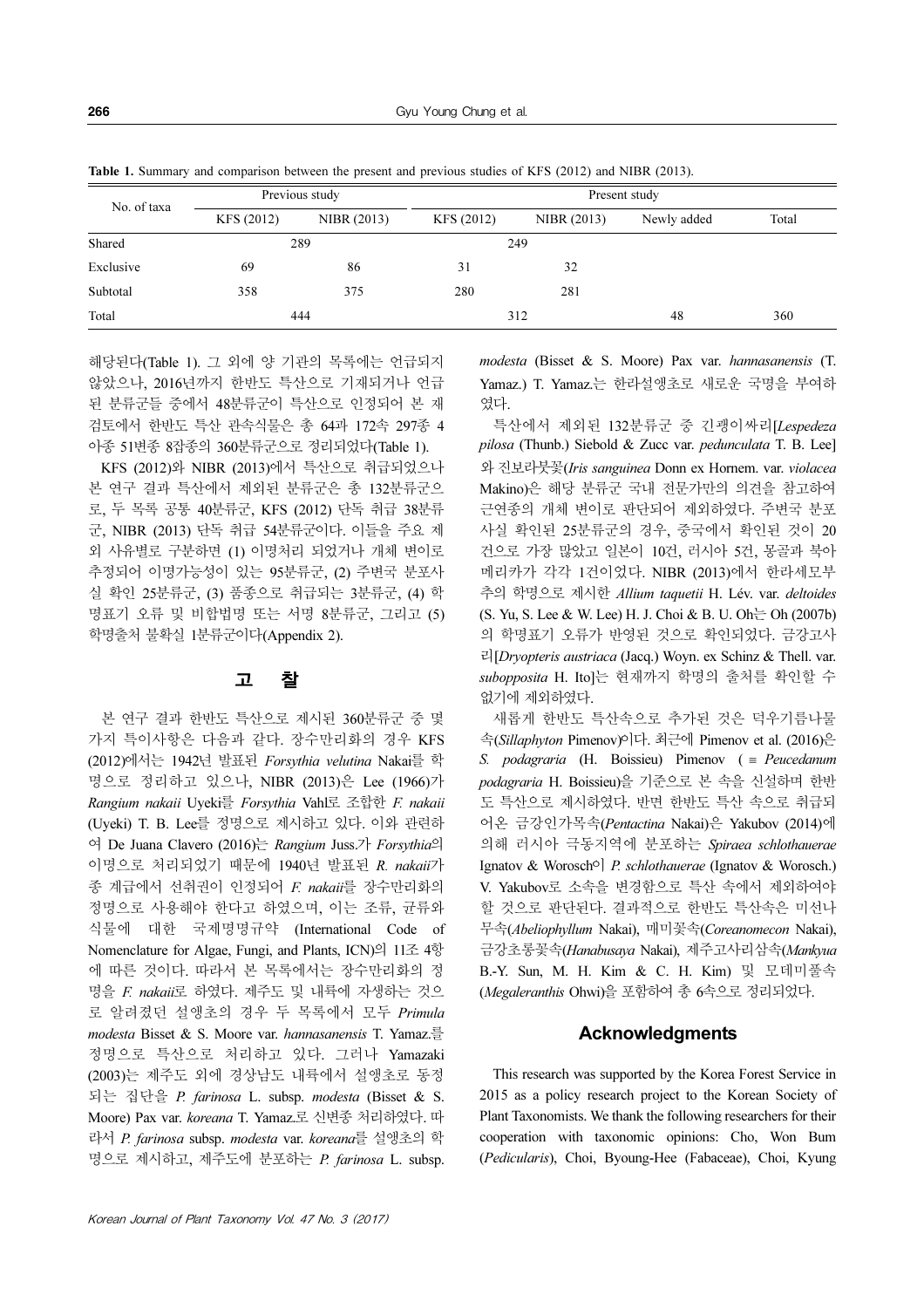(Pseudostellaria), Chung, Kyong-Sook (Carex), Heo, Kyeong-In (Potentilla), Jang, Chang-Gee (Polygonatum), Jang, Hyun-Do (Scrophularia), Jeong, Keum Seon (Galium) Im, Hyoung-Tak (Saussurea), Kang, Shin-Ho (Chrysosplenium), Kim, Joo-Whan (Euonymus), Kim, Sangtae (Elsholtzia, Scutellaria), Kim, Yoon-Young (Brassicaceae), Kim, Young-Dong (Chrysosplenium, Berberis), Ko, Sung Chul (Arisaema, Clematis), Lee, Chang Shook (Pteridophytes), Lee, Heung Su (Fraxinus), Lee, Jung Hyun (Quercus), Oh, Byoung-Un (Asarum, Corydalis, Impatiens), Park, Ki-Ryong (Euphorbia, Orostachys, Sedum), Park, SeonJoo (Thalictrum, Geranium), Park, SeongJun (Thalictrum), Park, Wan-Geun (Salix), Sim, Jeong-Ki (Iris), Yanng, Ji Young (Rubus), Lee, Ro-Young (Rubus), Yang, Jong-Cheol (Gymnosperms), Yoo, Ki-Oug (Adenophora, Viola), Yoon, Chang-Young (Angelica).

### Literature Cited

- Akiyama, S. 1988. A revision of the genus Lespedeza section Macrolespedeza (Leguminosae). Bulletin, University Museum, University of Tokyo 33: 1−170.
- Afanasiev, K. S. and V. P. Botschantzev. 1961. Achillea L. In Flora of the USSR, Vol. 26. Schischkin, B. K. and E. G. Bobrov (eds.), The Botanical Institute of the Academy of Sciences of the U.S.S.R., Leningrad. Pp. 70−124.
- Anderson, S. 1994. Area and endemism. The Quarterly Review of Biology 69: 451−471.
- Boo, D. and S. J. Park. 2016. Molecular phylogenetic study of Korean Tilia L. Korean Journal of Plant Resources 29: 547− 554. (in Korean)
- Chang, C.-S. and H. Y. Gil. 2014. Sorbus ulleungensis, a new endemic species on Ulleung Island, Korea. Harvard Papers in Botany 19: 247−255.
- Chang, C. S., H. Kim and K. S. Chang. 2011. Illustrated Encyclopedia of Fauna & Flora of Korea. Vol. 43. Woody Plants. Ministry of Education Science and Technology, Paju, 509 pp. (in Korean)
- Chen, J. Y. 2008. A taxonomic revision of Syringa L. (Oleaceae). Cathaya; Annals of the Laboratory of Systematic and Evolutionary Botany and Herbarium, Institute of Botany, Chinese Academy of Sciences 17−18: 1−170.
- Chen, J. Y., Z. S. Zhang and D. Y. Hong. 2009. A taxonomic revision of the Syringa pubescens complex (Oleaceae). Annals of the Missouri Botanical Garden 96: 237−250.
- Choi, B. H. and S. G. Kwon. 2001. Taxonomy of Korean endemic species of *Vicia hirticalycina* based on morphological and genetic variations. Korean Journal of Plant Taxonomy 31: 15− 31. (in Korean)
- Choi, H.-J. and B.-U. Oh. 2003. Taxonomy of the Allium sect. Sacculiferum in Korea: with a special reference to the morphology. Korean Journal of Plant Taxonomy 33: 339−357. (in Korean)
- Choi, H. J. and B. U. Oh. 2011. A partial revision of Allium (Amaryllidaceae) in Korea and northeastern China. Botanical Journal of the Linnean Society 167: 153−211.
- Choi, I.-S., S.-Y. Kim and B.-H. Choi. 2015. A taxonomic revision of Astragalus L. (Fabaceae) in Korea. Korean Journal of Plant Taxonomy 45: 227−238
- Chung, M. Y., J. M. Chung, J. López-Pujol, S. J. Park and M. G. Chung. 2013. Genetic diversity in three species of Forsythia (Oleaceae) endemic to Korea: implications for population history, taxonomy, and conservation. Biochemical Systematics and Ecology 47: 80−92.
- Chung, Y. H. and J. H. Kim. 1990. A taxonomic study of Sedum section Telephium in Korea. Korean Journal of Botany 33: 1− 24. (in Korean)
- Clayton, W. D., K. T. Harman and H. Williamson. 2006. World Grass Species - Synonymy database. The Board of Trustees of the Royal Botanic Gardens, Kew.
- De Juana, J. I. 2009. Taxonomía actualizada del género Ligustrum L. Bouteloua 6: 16−71. (in Spanish)
- De Juana Clavero, J. I. 2016. Proposal to conserve the name Forsythia nakaii (Uyeki) T. Lee against Forsythia velutina Nakai (Oleaceae). Bouteloua 24: 67−69.
- Fang, C., S. Zhao and A. K. Skvortsov. 1999. Salix Linnaeus. In Flora of China, Vol. 4. Wu, Z. Y. and P. H. Raven (eds.), Science Press, Beijing and Missouri Botanical Garden Press, St. Louis, MO. Pp. 162−274.
- Fang, R. and P. F. Stevens. 2005. Vaccinium Linnaeus. In Flora of China, Vol. 14. Apiaceae through Ericaceae. Wu, Z. Y., P. H. Raven and D. Y. Hong (eds.), Science Press, Beijing and Missouri Botanical Garden Press, St. Louis, MO. Pp. 476−504.
- Fuse, S., N. S. Lee and M. N. Tamura. 2004. Biosystematic studies on the genus Heloniopsis (Melanthiaceae) II. Two species from Korea based on morphological and molecular evidence. Taxon 53: 949−958.
- Govaerts, R. 1995. World Checklist of Seed Plant 1. MIM, Deume, 483 pp.
- Govaerts, R. 2003. World Checklist of Selected Plant Families Database in ACCESS: 1-216203. The Board of Trustees of the Royal Botanic Gardens, Kew.
- Govaerts, R. 2004. World Checklist of Selected Plant Families Database in ACCESS: 1-54382. The Board of Trustees of the Royal Botanic Gardens, Kew.
- Govaerts, R. 2011. World checklist of selected plant families published update. Facilitated by the Trustees of the Royal Botanic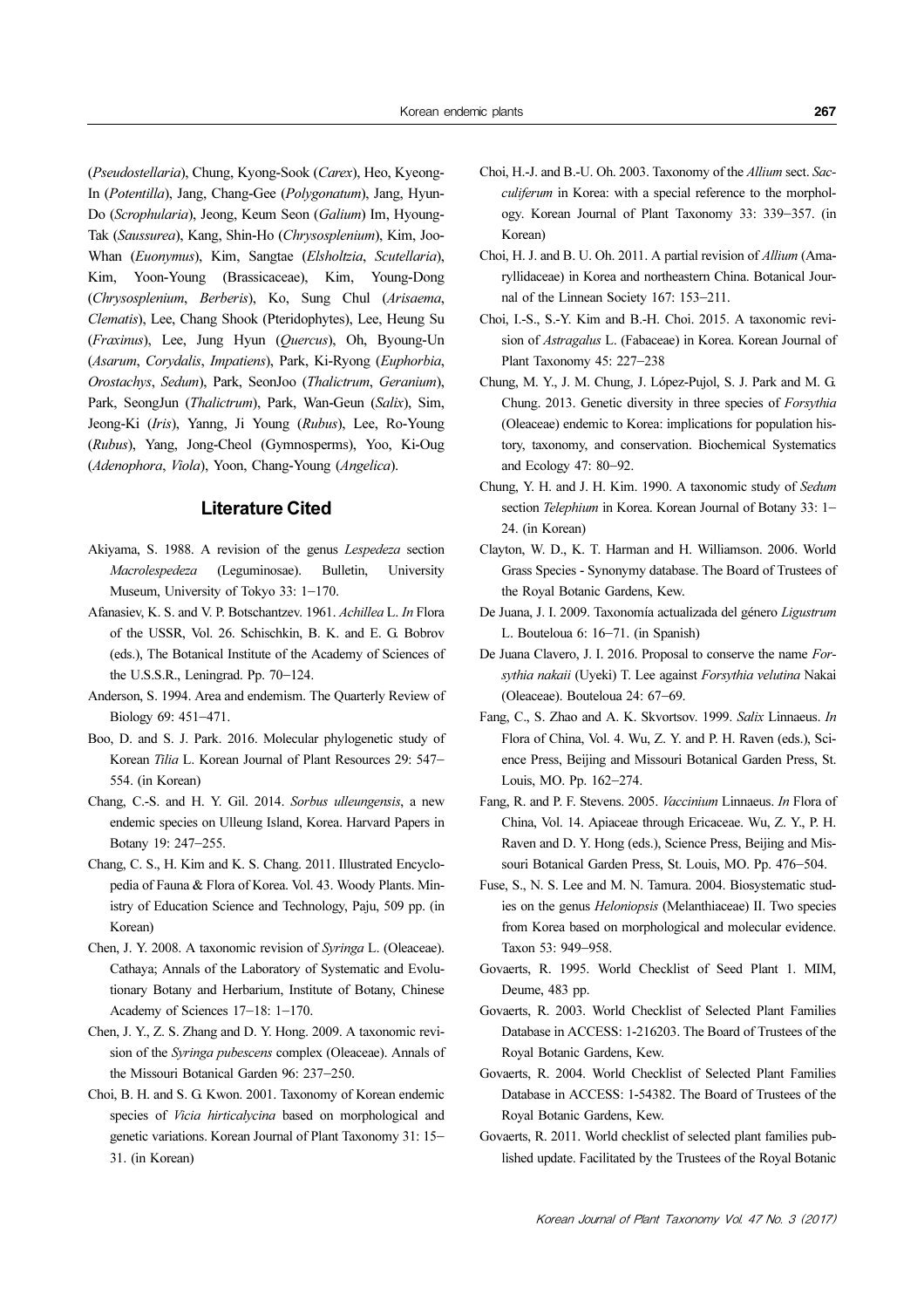Gardens, Kew.

- Govaerts, R. and D. A. Simpson. 2007. World Checklist of Cyperaceae. Sedges. The Board of Trustees of the Royal Botanic Gardens, Kew, 765 pp.
- Govaerts, R. and W. Bopp. 2017. World Checklist of Betulaceae. Facilitated by the Royal Botanic Gardens, Kew. Retrieved Sep. 1, 2017, available from http://www.kew.org/wcsp/.
- Green, P. S. 1995. Taxonomic notes relating to Ligustrum (Oleaceae). Kew Bulletin 50: 379−386.
- Han, J.-W. and S.-H. Kang. 2012. Chrysospenium epigealum J.W. Han et S.H. Kang: a new species of Chrysosplenium (Saxifragaceae) from Korea. Korean Journal of Plant Resources 25: 346−348.
- Han, S. H. 2016. A taxonomic study of the genus Astilbe (Astilbeceae) in Korea. M.S. thesis, Chungbuk National University, Cheongju, 88 pp. (in Korean)
- Hart, H. T. and B. Bleij. 2003. Sedum. In Illustrated Handbook of Succulent Plants: Crassulaceae. Eggli, U. (ed.), Springer, Heidelberg. Pp. 235−332.
- Hassler, M. 2017. World plants: synonymic checklists of the vascular plants of the world (version Nov 2016). In Species 2000 & ITIS Catalogue of Life, 30th January 2017. Retrieved Sep. 1, 2017, available from www.catalogueoflife.org/col.
- Hatusima, S. 1967. Lespedeza: Sects. Macrolespedeza and Heterolespedeza from Japan, Corea and Formosa. Memoirs of the Faculty of Agriculture, Kagoshima University 6: 1−17.
- Hong, D. Y., H. Yang, C. L. Jin, M. A. Fischer, N. H. Holmgren and R. R. Mill. 1998. Scrophulariaceae A. L. Jussieu. In Flora of China, Vol. 18. Wu, Z. Y. and P. H. Raven (eds.), Science Press, Beijing and Missouri Botanical Garden Press, St. Louis, MO. Pp. 1−212.
- Hong, M.-P., Y.-C. Kim, G.-H. Nam and B. Y. Lee. 2012. A new species of Zabelia (Linnaeaceae) from Korea. Journal of Species Research 1: 1−3.
- Im, R. J. 1999. Cirsium. Adams. In Flora Coreana, Vol. 6. Im, R. J. (ed.), Science and Technology Publishing House, Pyongyang. Pp. 154−160.
- Iwatsuki, K., D. E. Boufford and H. Ohba. 2001. Flora of Japan Vol. IIb. Angiospermae Dicotyledoneae Archlamydeae (b). Kodansha, Tokyo, 321 pp.
- Iwatsuki, K., D. E. Boufford and H. Ohba. 2006. Flora of Japan Vol. IIa. Angiospermae Dicotyledoneae Archlamydeae (a). Kodansha, Tokyo, 550 pp.
- Jang, C. G. 1998. A systematic study of the genus Polygonatum (Liliaceae): with a special reference to Korean species. Ph.D. dissertation, Korea University, Seoul, 458 pp. (in Korean)
- Jang, C. G., M. S. Park, B. M. Nam, H. H. Pak, J. A. Eom and G. Y. Chung. 2011. Distribution and morphological characteris-

tics of Scopolia japonica Maxim. in Korea. Korean Journal of Plant Taxonomy 41: 271−279.

- Jang, H. D. 2016. A systematic study of the genus Scrophuria (Scrophulariaceae) in Northeast Asia. Ph.D. dissertation, Chungbuk National University, Cheongju, 252 pp. (in Korean)
- Jeffrey, C. and Y.-L. Chen. 1984. Taxonomic studies on the tribe Sencioneae (Compositae) of eastern Asia. Kew Bulletin 39: 205−446.
- Ji, S.-J., Y.-Y. Kim and B.-U. Oh. 2010. Taxonomic review of Impatiens furcillata Hemsl. (Balsaminaceae). Korean Journal of Plant Taxonomy 40: 43−49. (in Korean)
- Jo, H. and M. Kim. 2016. A new variety of Hosta (Liliaceae): Hosta clausa var. geumgangensis M. Kim & H. Jo. Korean Journal of Plant Taxonomy 46: 306−313.
- Kang, U., J. Chung, S. S. Jung, G. Lee and J. Kim. 2012. Carex splendentissima (Cyperaceae), a new species from Korea. The Journal of Japanese Botany 87: 314−319.
- Katsuki T. and H. Iketani. 2016. Nomenclature of Tokyo cherry (Cerasus × yedoensis 'Somei-yoshino', Rosaceae) and allied interspecific hybrids based on recent advances in population genetics. Taxon 65: 1415−1419.
- Kholina A. B., M. M. Kozyrenko, E. V. Artyukova, D. V. Sandanov and E. A. Andrianova. 2016. Phylogenetic relationships of the species of Oxytropis DC. subg. Oxytropis and Phacoxytropis (Fabaceae) from Asian Russia inferred from the nucleotide sequence analysis of the intergenic spacers of the chloroplast genome. Russian Journal of Genetics 52: 780−793.
- Kikuchi, R., P. Jae-Hong, H. Takahashi and M. Maki. 2010. Disjunct distribution of chloroplast DNA haplotypes in the understory perennial Veratrum album ssp. oxysepalum (Melanthiaceae) in Japan as a result of ancient introgression. New Phytologist 188: 879−891.
- Kim, C. H., M. O. Moon and B. Y. Sun. 2015b. Phegopteris (C. Presl) Fée. In Flora of Korea. Vol. I. Pteridophytes & Gymnosperms. Flora of Korea Editorial Committee (eds.), The National Institute of Biological Resources, Incheon. Pp. 105− 107.
- Kim, C. H. and B. Y. Sun. 2015. Woodsia R. Br. In Flora of Korea. Vol. I. Pteridophytes & Gymnosperms. Flora of Korea Editorial Committee (eds.), The National Institute of Biological Resources, Incheon. Pp. 81−83.
- Kim, C. H., B. Y. Sun, S. J. Lee and C. W. Park. 2015a. Dryopteris Adans. In Flora of Korea. Vol. I. Pteridophytes & Gymnosperms. Flora of Korea Editorial Committee (eds.), The National Institute of Biological Resources, Incheon. Pp. 130− 145.
- Kim, J. and M. Kim. 2015a. A new species of Fimbristylis (Cyperaceae): F. drizae J. Kim and M. Kim. Korean Journal of Plant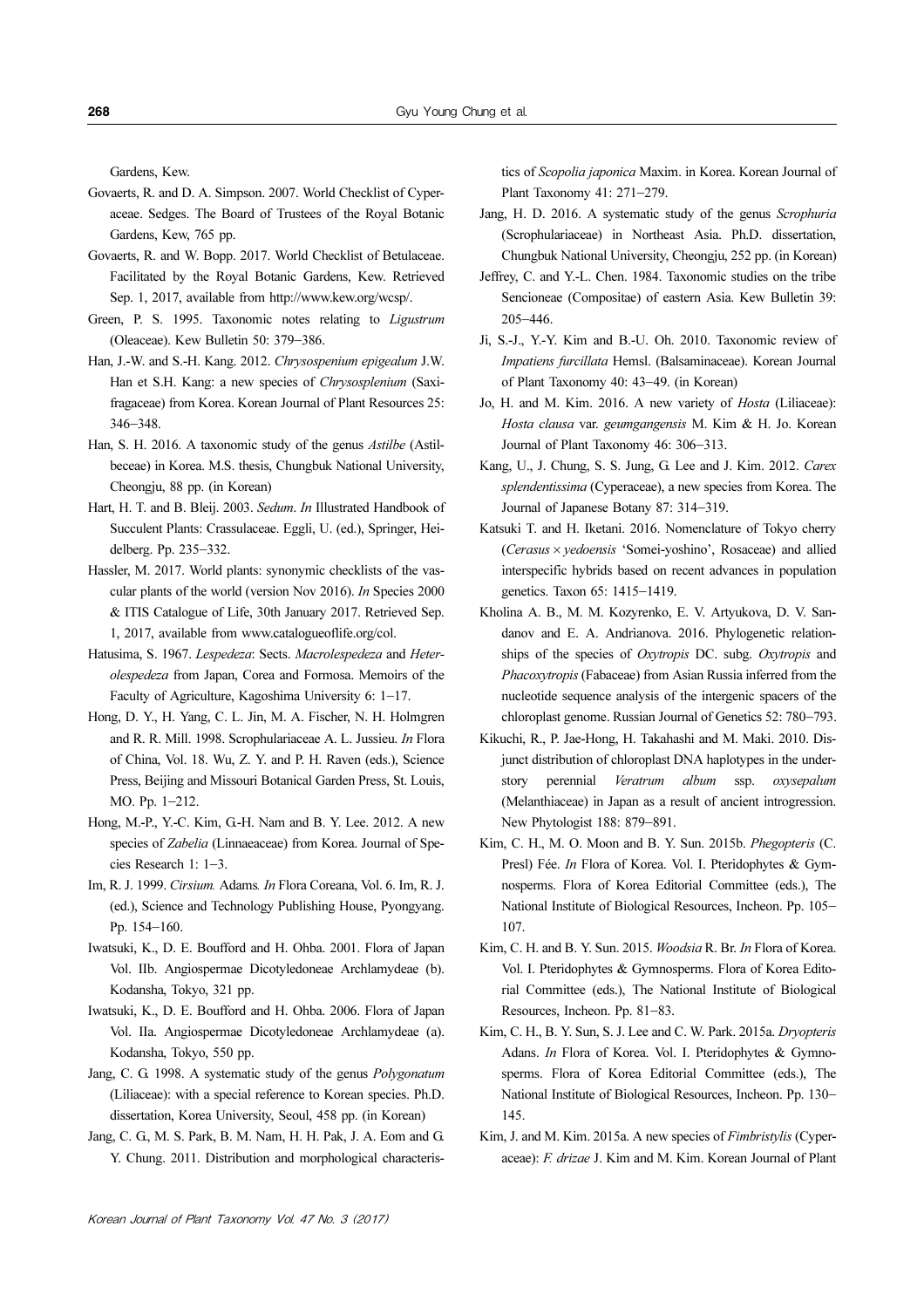Taxonomy 45: 8−11.

- Kim, J. and M. Kim. 2015b. A new species of Fimbristylis (Cyperaceae): F. jindoensis J. Kim and M. Kim. Korean Journal of Plant Taxonomy 45: 318−322.
- Kim, J. H. 1993. A taxonomic study of Euonymus L. in Korea. Ph.D. dissertation, Korea University, Seoul, 234 pp. (in Korean)
- Kim, J. H. 2015a. Buxus L. In Flora of Korea. Vol. 5b. Rosidae: Elaeagnaceae to Sapindaceae. Flora of Korea Editorial Committee (eds.), The National Institute of Biological Resources, Incheon. P. 67.
- Kim, J. O., M. N. Tamura, S. Fuse and N. S. Lee. 2014. Taxonomic status and phylogeny of Veratrum section Veratrum (Melanthiaceae) in Korea and Japan based on chloroplast and nuclear sequence data. Plant Systematics and Evolution 300: 75−89.
- Kim, J.-S., J.-M. Chung, J.-H. Kim, W. Lee, B.-Y. Lee and J.-H. Pak. 2016a. Floristic study and conservation management strategies of algific talus slopes on the Korean peninsula. Korean Journal of Plant Taxonomy 46: 213−246. (in Korean)
- Kim, J, Y. 2017a. A taxonomic study on Aster hispidus complex in Korea. M.S. thesis, Andong National University, Andong, 72 pp. (in Korean)
- Kim, K. J. and S. M. Yun. 2012. A new species of Melampyrum (Orobanchaceae) from Southern Korea. Phytotaxa 42: 48−50.
- Kim, K. O., S. H. Hong, Y. H. Lee, C. S. Na, B. H. Kang and Y. W. Son. 2009. Taxonomic status of endemic plants in Korea. Journal of Ecology and Field Biology 32: 277−293.
- Kim, M., S. So, E. Seo, H. Park, K. Han and K. Heo. 2007. Taxonomical review for Tilingia tsusimensis (Apiaceae). Korean Journal of Plant Taxonomy 37: 529−543. (in Korean)
- Kim, M. Y. 2004. Korean Endemic Plants. Solkwahak, Seoul, 408 pp. (in Korean).
- Kim, M. Y. 2017b. Korean Endemic Plants. Haejin Media Co. Ltd., Seoul, 654 pp. (in Korean).
- Kim, T. J. 1998. Phylogenetic studies of tribe Linnaeae (Caprifoliaceae). Ph.D. dissertation, Chonbuk National University, Jeonju, 283 pp. (in Korean)
- Kim, Y. I. 2015b. Systematic studies of Chrysosplenium L. series Pilosa Maxim. (Saxifragaceae). Ph.D. dissertation, Hallym University, Chuncheon, 120 pp. (in Korean)
- Kim, Y.-I., S. H. Cho, B.-Y. Kim, J.-H. Lee, D.-H. Kang, S. Kim, R. V. Doudkin and Y.-D. Kim. 2015c. A new combination for Saxifraga octopetala (Saxifragaceae) and its phylogenetic relationship. Korean Journal of Plant Taxonomy 45: 306−317.
- Kim, Y.-I. and Y.-D. Kim. 2015c. Chrysosplenium aureobracteatum (Saxifragaceae), a new species from South Korea. Novon 23: 432−436.
- Kim, Y. Y. 2015c. A systematic study of the genus *Cardamine L*. (Brassicaceae) in Korea. Ph.D. didssertation, Chungbuk National University, Cheongju, 238 pp. (in Korean)
- Kim, Y.-Y., C. Jang, S.-J. Ji, S. H. Oh, N.-R. Na, H. Leem, T.-W. Kim, W.-R. Lee and Y. P. Lim. 2016b. Arabis erecta (Brassicaceae), a new species from Republic of Korea. Phytotaxa 268: 279−285.
- Kim, Y. Y. and B. U. Oh. 2013. A taxonomic study of the genus Actinidia in Korea. Korean Journal of Plant Taxonomy 43: 285−295.
- Ko, S. C., Y.-M. Lee, K.-S. Chung, D. C. Son, B. M. Nam and G. Y. Chung. 2014. A new species of *Paraphlomis* (Lamiaceae) from Korea: an additional genus to the Korean flora. Phytotaxa 175: 51−54.
- Korea Forest Service (KFS). 2012. Creation and Furtherance of Arboretums Act. Appendix 1-4, Special Plant (Newly Inserted, Jul. 25, 2011).
- Lee, B. Y., M. Kwak, J. E. Han, E.-H. Jung and G.-H. Nam. 2013a. Ganghwal is a new species, Angelica reflexa. Journal of Species Research 2: 245−248.
- Lee, C. S., K. Lee, S. H. Yeau and K.-S. Chung. 2015. Two new and one unrecorded natural hybrids between Asplenium ruprechtii and related taxa (Aspleniaceae). Korean Journal of Plant Taxonomy 45: 362−368.
- Lee, D.-H., J.-S. Park and B.-H. Choi. 2016. A taxonomic review of Korean Leontopodium R. Br. ex Cassini (Asteraceae). Korean Journal of Plant Taxonomy 46: 149−162.
- Lee, J., B.-Y. Lee and Y.-S. Kim. 2000. A taxonomic study of Korean taxa of the Rosaceae genus Sanguisorba. Korean Journal of Plant Taxonomy 30: 269−285.
- Lee, J., K.-H. Lee, S. So, C. Choi and M. Kim. 2013b. A new species of Daphne (Thymelaeaceae): D. jejudoensis M. Kim. Korean Journal of Plant Taxonomy 43: 94−98.
- Lee, J., C. Choi, K. Han, S. So, Y. Hwang and M. Kim. 2012a. A new species of Viola (Violaceae): V. ulleungdoensis M. Kim & J. Lee. Korean Journal of Plant Taxonomy 42: 202−206.
- Lee, J.-H. 2012. Phylogeography of East Asian evergreen broad leaved trees and taxonomy on the Korean Quercus subgenus Cyclobalanopsis. Ph.D. dissertation, Inha University, Incheon, 148 pp.
- Lee, K.-B., Y.-G. Yoo and K.-R. Park. 2003. Morphological relationships of Korean species of Sedum L. subgenus Aizoon (Crassulaceae). Korean Journal of Plant Taxonomy 33: 1−15. (in Korean)
- Lee, N. S. 2011. Illustrated Flora of Korean Orchids. Ewha Womans University Press, Seoul. Pp. 290−299. (in Korean)
- Lee, S., Y. Chung and J. Lee. 1990. A new variety of Adenophora, A. remotiflora var. hirticalyx. Korean Journal of Plant Taxon-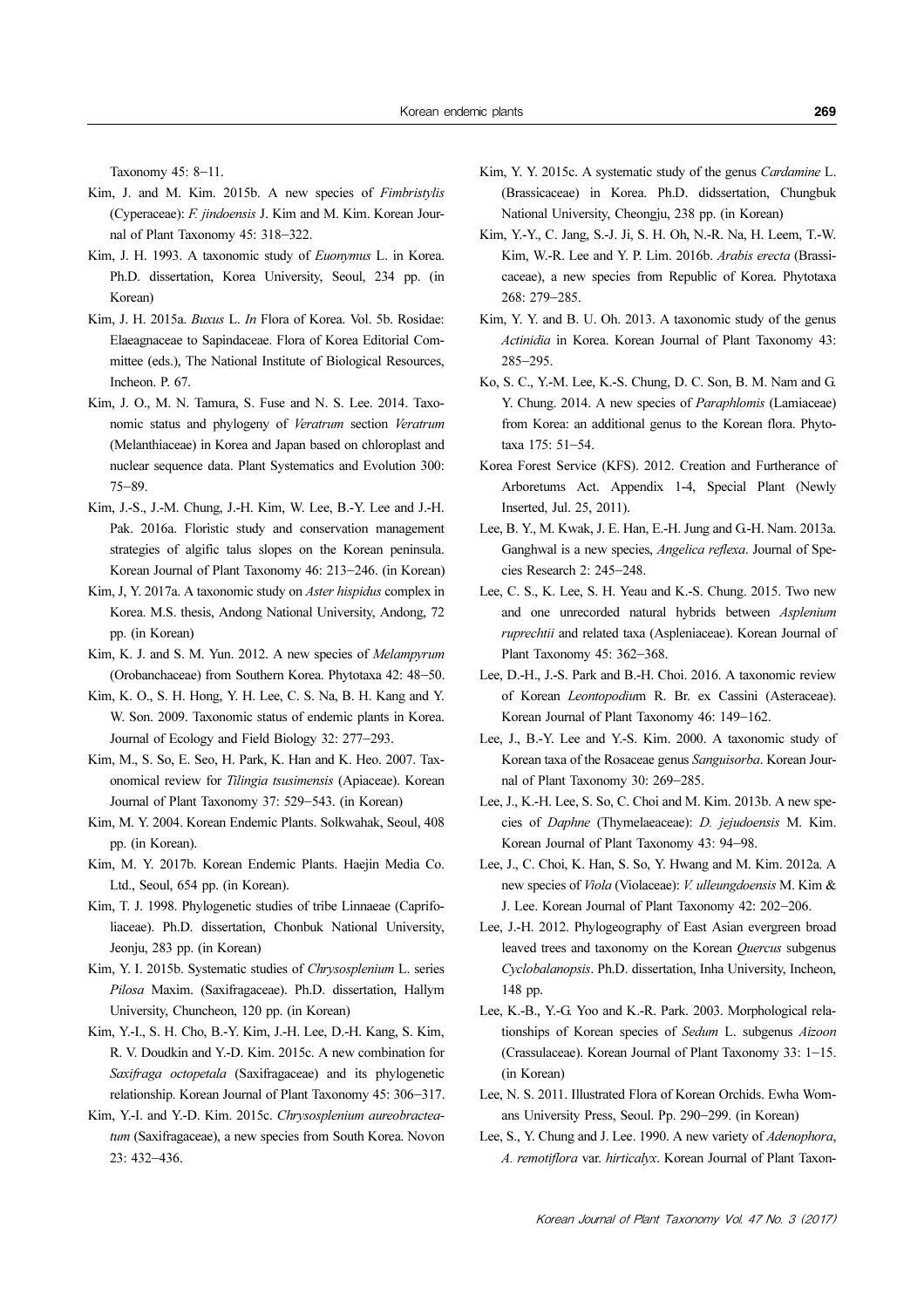omy 20: 191−194. (in Korean)

- Lee, S., K.-I. Heo and S.-C. Kim. 2012b. A new species of Pseudostellaria (Caryophyllaceae) from Korea. Novon 22: 25−31.
- Lee, T. B. 1966. Bibliography of the Illustrated Woody Plants of Korea. Bulletin of Forest Experiment Station, Seoul, 330 pp. (in Korean)
- Lee, T. B. 1984. Outline of Korean endemic plants and their distribution. Korean Journal of Plant Taxonomy 14: 21−32.
- Lee, Y. N. 1982. New taxa of Korean flora (4). Korean Journal of Botany 25: 175−180. (in Korean)
- Lee, Y. N. 1998. New taxa on Korean flora (6). Korean Journal of Plant Taxonomy 28: 25−39.
- Lee, Y. N. 2004. Veronica pusanensis Y. Lee, sp. nov. Bulletin of Korea Plant Research 4: 16−17.
- Lee, Y. N. 2007. Elymus L. In The Genera of Vascular Plants of Korea. Flora of Korea Editorial Committee (eds.), Academic Publishing Co, Seoul. Pp. 1216−1217.
- Lee, Y. N. and K. A. Lee. 2000. Orostachys in Korea. Bulletin of Korea Plant Research 1: 31−47.
- Lee, Y. N. and Y. C. Oh. 2006. A new genus and a new species of Cyperaceae. Bulletin of Korea Plant Research 6: 24−30.
- Lee, W. T. 1996. Lineamenta Florae Koreae. Academy Press, Seoul, 624 pp. (in Korean)
- Leenhouts, P. W. 1962. Florae Malesianae Precursores XXXIII. Loganiaceae. Bulletin du Jardin botanique de l'État a Bruxelles 32: 417−458.
- Lim, H.-I., K. S. Chang, H. S, Lee, C.-S. Chang and H. Kim. 2009. A reappraisal of Sambucus pendula Nakai on Ulleung Island and its allies. Korean Journal of Plant Taxonomy 39: 181−192.
- Lim, J. and B.-Y. Sun. 2015. A new species of Huperzia (Lycopodiaceae) from Jeju Island, Korea: Huperzia jejuensis. Korean Journal of Plant Taxonomy 45: 17−21.
- Lin, Y. X. and R. Viane. 2013. Aspleniaceae. In Flora of China, Vol. 2–3 (Pteridophytes). Z. Y. Wu, P. H. Raven and D. Y. Hong (eds.), Science Press, Beijing and Missouri Botanical Garden Press, St. Lious, MO. Pp. 267−316
- Liu, B. and D. Hong. 2016. A taxonomic revision of Pourthiaea villosa complex (Rosaceae). Phytotaxa 244: 201−247.
- Liu, L., G. Zhu and N. N. Tzvelev. 2006. Puccinellia Parlatore. In Flora of China, Vol. 22. Poaceae. Z. Y. Wu, P. H. Raven and D. Y. Hong (eds.), Science Press, Beijing and Missouri Botanical Garden Press, St. Louis, MO. Pp. 245−256.
- Ma, Y. and S. Kim. 2014. Morphological diagnostic characters of Isodon (Lamiaceae) in Korea. Korean Journal of Plant Taxonomy 44: 261−275. (in Korean)
- McNeill J, F. R. Barrie, W. R. Buck, V. Demoulin, W. Greuter, D. L. Hawksworth, P. S. Herendeen, S. Knapp, K. Marhold, J. Prado, W. F. Prud'homme van Reine, G. F. Smith, J. H.

Wiersema and N. J. Turland. 2012. International Code of Nomenclature for algae, fungi, and plants (Melbourne Code) adopted by the Eighteenth International Botanical Congress Melbourne, Australia, July 2011. Regnum Vegetabile 154: 1− 140.

- Miller, C. F. and M. Y. Kim. 2002. *Ilex × wandoensis* C. F. Miller & M. Kim, a new hybrid species of Ilex (Aquifoliaceae) from Korea. Korean Journal of Plant Taxonomy 32: 293−299.
- Murata, G. 1984. Taxonomical notes 15 (Continued from Vol. XXXII: 55). Acta Phytotaxonomica et Geobotanica 35: 30− 36. (in Japanese)
- Na, H. R. and S. H. Oh. 2015. Trapa L. In Flora of Korea Vol. 5b. Rosidae: Elaeagnaceae to Sapindaceae. Flora of Korea Editorial Committee (eds.), The National Institute of Biological Resources, Incheon. Pp. 22−24.
- National Institute of Biological Resources (NIBR). 2013. Endemic Species of Korea. Plantae. NIBR, Incheon, 912 pp. (in Korean)
- Nakai, T. 1917. Notulae ad Plantas Japoniae et Koreae. XIV. Botanical Magazine 31: 97−112.
- Nakai, T. 1952. A synoptical sketch of Korean flora. Bulletin of the National Science Museum, Series B, Botany 31: 1−152.
- Nordenstam, B. and P. B. Pelser. 2011. Notes on the generic limits of Sinosenecio and Tephroseris (Compositae - Senecioneae). Compositae Newsletter 49: 1−7.
- Oh, B. U. 2007a. Arabis L. In The Genera of Vascular Plants of Korea. Flora of Korea Editorial Committee (eds.), Academic Publishing Co., Seoul. Pp. 431−434.
- Oh, B. U. 2007b. Allium L. In The Genera of Vascular Plants of Korea. Flora of Korea Editorial Committee (eds.), Academic Publishing Co, Seoul. Pp. 1280−1285.
- Oh, B. U. 2008. A taxonomic review of Korean Asarum (Aristolochiaceae). Korean Journal of Plant Taxonomy 38: 251−270. (in Korean)
- Oh, B.-U., C.-G. Jang and C.-Y. Yoon. 2004. Corydalis namdoensis B.U. Oh et J.G. Kim: a new species of Corydalis sect. Corydalis (Fumariaceae) from Korea. Korean Journal of Plant Taxonomy 34: 265−271.
- Oh, B. U., D. G. Jo, K. S. Kim and C. G. Jang. 2005. Endemic Vascular Plants in Korean Peninsula (1st step result). Korea National Arboretum, Pocheon, 205 pp. (in Korean)
- Oh, S.-H. 2015. Sea, wind, or bird: origin of Fagus multinervis (Fagaceae) inferred from chloroplast DNA sequences. Korean Journal of Plant Taxonomy 45: 213−220.
- Oh, Y. C. 2007c. Carex L. In The Genera of Vascular Plants of Korea. Flora of Korea Editorial Committee (eds.), Academic Publishing Co., Seoul. Pp. 1139−1181.
- Oh, Y. C. and J. S. Hur. 2002. Morphological study of Korean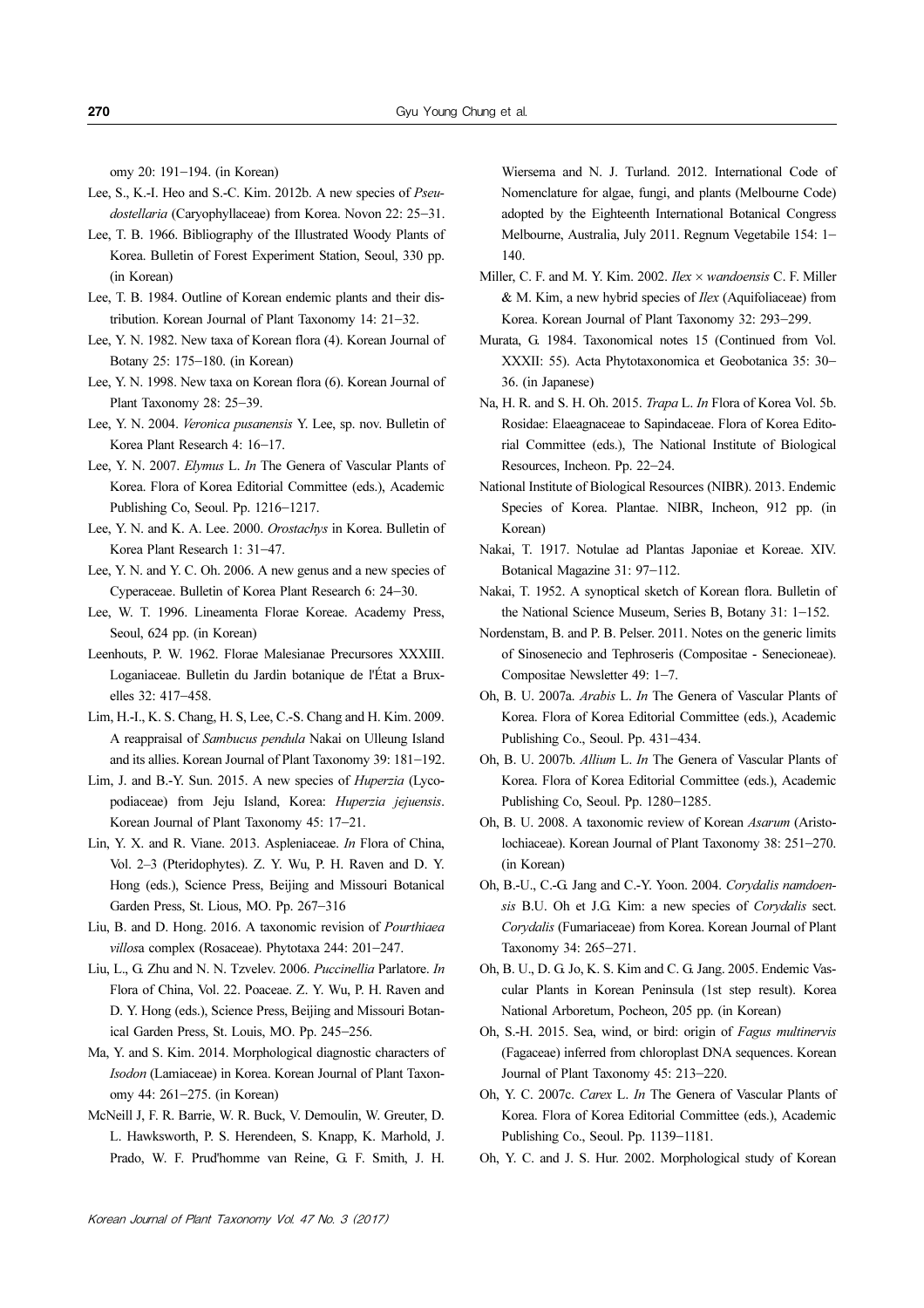Eriocaulaceae. Korean Journal of Plant Taxonomy 32: 109− 141. (in Korean)

- Ohba, H. 2003a. Orostachys. In Illustrated Handbook of Succulent Plants: Vol. V. Crassulaceae. Eggli, U. (ed.), Springer, Heidelberg. Pp.186−190.
- Ohba, H. 2003b. Rhodiola. In Illustrated Handbook of Succulent Plants: Crassulaceae. Eggli, U. (ed.), Springer, Heidelberg. Pp. 210−226.
- Ohrnberger, D. 1999. The Bamboos of the World: Annotated Nomenclature and Literature of the Species and the Higher and Lower Taxa. Elsevier Science, Amsterdam, 596 pp.
- Paik, W. K. 1999. The status of endemic plants in Korea and our tasks in the 21st century. Korean Journal of Plant Taxonomy 29: 263−274. (in Korean)
- Paik, W.-K., Y. Chung and W. Lee. 2001. Taxonomic studies of Korean Gentianaceae based on pollen morphology. Korean Journal of Plant Taxonomy 31: 33−56. (in Korean)
- Pak, J.-H., Y.-O. Kim and K. Choi. 2001. Taxonomic reconsideration of Lactuca hallaisanensis H. Lév. Korean Journal of Plant Taxonomy 31: 311−319.
- Park, K. R. 2015. Euphorbia L. In Flora of Korea. Vol. 5b. Rosidae: Elaeagnaceae to Sapindaceae. Flora of Korea Editorial Committee (eds.), National Institute of Biological Resources, Incheon. Pp. 74−79.
- Park, M. S. 2012. A systematic study of the genus *Artemisia* (Asteraceae) in Korea. Ph.D. dissertation, Andong National University, Andong, 310 pp.
- Park, S., H. Kim, H.-S. Lee and C.-S. Chang. 2005. Taxonomic reconsideration of the Philadelphus schrenkii complex. Korean Journal of Plant Taxonomy 35: 247−272. (in Korean)
- Park, S. K., H.-Y. Gil, H. Kim and C.-S. Chang. 2013a. A reconsideration of the list of national endemic plants (appendix 4-1) under the creation and furtherance of arboretums act proposed by Korea Forest Service. Journal of Korean Forest Society 102: 38−58. (in Korean)
- Park, S.-K., H.-Y. Gil, H. Kim and C.-S. Chang. 2013b. Using morphometrics to unravel species relationships and delimitations in Sorbus pohuashanensis in the Korean peninsula. Korean Journal of Plant Taxonomy 43: 300−311. (in Korean)
- Park, W. G. 2007. Salix L. In The Genera of Vascular Plants of Korea. Flora of Korea Editorial Committee (eds), Academy Publishing Co., Seoul. Pp. 410−422.
- Pimenov, M. G., T. A. Ostroumova, G. V. Degtjareva and T. H. Samigullin. 2016. Sillaphyton, a new genus of the Umbelliferae, endemic to the Korean Peninsula. Botanica Pacifica 5: 31−41.
- Rong, L., K. Lei and C. Wang. 2011. Collection and evaluation of the genus Lilium resources in Northeast China. Genetic

Resources and Crop Evolution 58: 115−123.

- Seok, D.-I. and B.-H. Choi. 1997. Taxonomic study on Vicia unijuga using principal components analysis. Korean Journal of Plant Taxonomy 27: 359−368. (in Korean)
- Shin, H., Kim, Y.-D. and S.-H. Oh. 2011. A new combination in Spiraea (Rosaceae) from Ulleung Island, Korea. Novon 21: 373−374.
- Siljak-Yakovlev, S. and L. Peruzzi. 2012. Cytogenetic characterization of the endemics: past and future. Plant Biosystems 146: 694−702.
- So, S., H. Jo and M. Kim. 2014. A new species of Potentilla (Rosaceae): P. gageodoensis M. Kim. Korean Journal of Plant Taxonomy 44: 175−177.
- So, S., Y. Hwang, C.-H. Lee and M. Kim. 2010. A new species of Asarum: A. yeonbyeonense M. Kim & S. So. Korean Journal of Plant Taxonomy 40: 255−261.
- Song, I. and S. Park. 2012. Taxonomic identity of Cardamine leucantha (Brassicaceae) in Korea. Feddes Repertorium 122: 391−408.
- Tang, Y., M. G. Gilbert and L. J. Dorr. 2007. Tilia Linnaeus. In Flora of China, Vol. 12. Hippocastanaceae through Theaceae. Z. Y. Wu, P. H. Raven and D. Y. Hong (eds.), Science Press, Beijing and Missouri Botanical Garden Press, St. Louis, MO. Pp. 240−248.
- Tamura, M. 1953. Thalictra of Japan, Kuriles, Saghalin, and Corea. Acta Phytotaxonomica et Geobotanica 15: 80−88. (in Japanese)
- Tamura, M. N. 2008. Biosystematic studies on the genus Polygonatum (Asparagaceae) V. Taxonomic revision of species in Japan. Acta Phytotaxonomica et Geobotanica 59: 15−29.
- Tamura, M. N., N. S. Lee, T. Katsuyama and S. Fuse. 2013. Biosystematic studies on the Family Tofieldiaceae. IV. Taxonomy of Tofieldia coccinea in Japan and Korea including a new variety. Acta Phytotaxonomica et Geobotanica 64: 29−40.
- Tucker, A. O. and R. F. C. Naczi. 2007. Mentha: an overview of its classification and relationships. In Mint: The Genus Mentha. Lawrence, B. M. (ed.), CRC Press, Baca Raton, FL. Pp 1−39.
- Tzvelev, N. N. and N. S. Probatova. 2012. The taxonomic revision of the genera Deschampsia, Agrostis, Calamagrostis (Poaceae: Poeae) and the system of grasses in the flora of Russia. Komarovskie Chteniya (Vladivostok) 59: 7−75. (in Russian)
- Williams, P. H., D. Lees, M. Arahjo, C. J. Humphries, R. I. Vane-Wright and I. J. Kitching. 2002. Biodiversity and Worldmap. Retrieved Sep. 1, 2017, available from http://www.nhm.ac.uk/ science/projects/world-map/index. html.
- Wilmot-Dear, C. M. and I. Friis. 2013. The old World species of Boehmeria (Urticaceae, tribus Boehmerieae): a taxonomic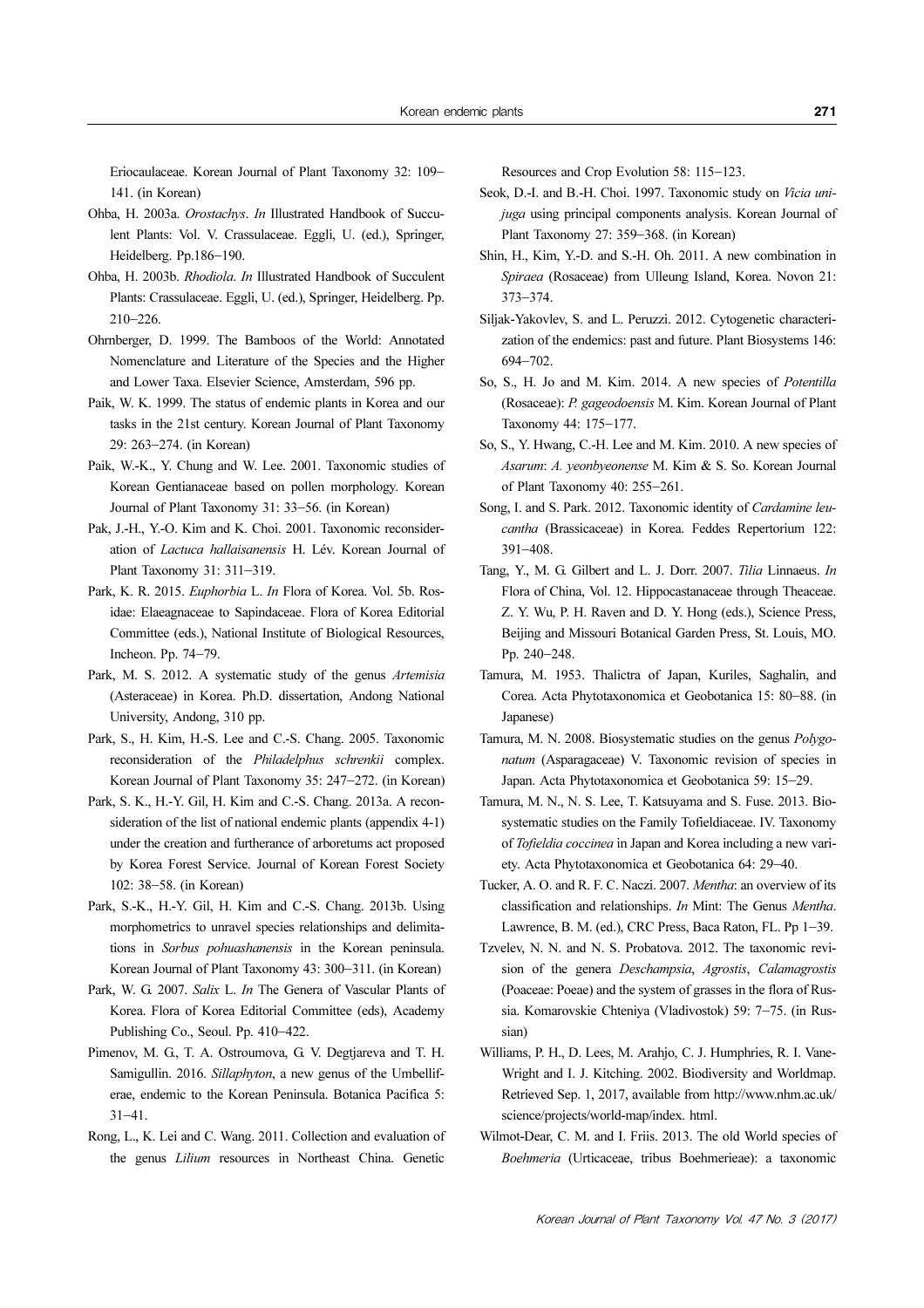revision. Blumea 58: 85−216.

- Wu, G. and S. E. Clemants. 2000. Luzula de Candolle in Lamarch & de Candolle. In Flora of China, Vol. 24. Flagellariaceae through Marantaceae. Z. Y. Wu and P. H. Raven (eds.), Science Press, Beijing and Missouri Botanical Garden Press, St. Louis, MO. Pp. 64−69.
- Xu, L. and C. Aedo. 2008. Geranium Linnaeus. In Flora of China, Vol. 11. Z. Y. Wu, P. H. Raven and D. Y. Hong (eds.), Science Press, Beijing and Missouri Botanical Garden Press, St. Louis, MO. Pp. 7−30.
- Yahara, T. 1983. A biosystematic study on the local populations of some species of the genus *Boehmeria* with special reference to apomixes. Journal of the Faculty of Science, Imperial University of Tokyo III. Botany 13: 217−261
- Yakubov, V. V. 2014. The genera Pentactina and Geum (Rosaceae) in the Russian Far East. In V. L. Komarov Memorial Lectures: Issue 62. Kozhevnikov, A. E. (ed.), Dalnauka, Vladivostok. Pp. 229−240. (in Russian)
- Yamazaki, T. 1954. Melampyrum of Eastern Asia. Journal of Japanese Botany 29: 1−9. (in Japanese)
- Yamazaki, T. 1996. A revision of the genus Rhododendron in Japan, Taiwan, Korea and Sakhalin. Tsumura Laboratory, Tokyo, 179 pp.
- Yamazaki, T. 2003. Intraspecific taxa in Primula farinosa L. subsp. modesta (Bisset and Moore) Pax. Journal of Japanese Botany 78: 295−299. (in Japanese)
- Yang, J. Y., S.-C. Kim, S. J. Park and J.-H. Pak. 2016. Typification and validation of names in Korean Rubus (Rosaceae). Novon

25: 114−124.

- Yang, J. Y., H.-S. Yoon and J.-H. Pak. 2012. Phylogeny of Korean Rubus (Rosaceae) based on the second intron of the LEAFY gene. Canadian Journal of Plant Science 92: 461−472.
- Yang, S. K. 2016. Systematic study of the genus Corydalis (Fumariaceae) in Korea. Ph.D. dissertation, Chungbuk National University, Cheongju, 183 pp. (in Korean)
- Yoo, K. O. 1995. Taxonomic studies on the Korean Campanulaceae. Ph.D. dissertation, Kangwon National University, Chuncheon, 278 pp. (in Korean)
- Yoon, C. Y. 1994. A taxonomic study on the genus Angelica L. in Korea and the adjacent regions. Ph.D. dissertation, Korea University, Seoul, 199 pp. (in Korean)
- Yun, K.-W. and M. Kim. 2009. Taxonomic study of Broussonetia (Moraceae) in Korea. Korean Journal of Plant Taxonomy 39: 80−85.
- Zhu, G., H. Li and R. Li. 2007. A synopsis and a new species of the E Asian genus Pinellia (Araceae). Willdenowia 37: 503− 522
- Zhu, G., L. Liu, R. J. Soreng and M. V. Olonova. 2006. Poa Linnaeus. In Flora of China, Vol. 22. Poaceae. Z. Y. Wu, P. H. Raven and D. Y. Hong (eds.), Science Press, Beijing and Missouri Botanical Garden Press, St. Louis, MO. Pp. 257−309.
- Zhu, S. and N. Kilian. 2011. Crepis coreana (Nakai) H. S. Pak. In Flora of China, Vol. 20?21. Asteraceae. Z. Y. Wu, P. H. Raven and D. Y. Hong (eds.), Science Press, Beijing and Missouri Botanical Garden Press, St. Louis, MO. P. 248.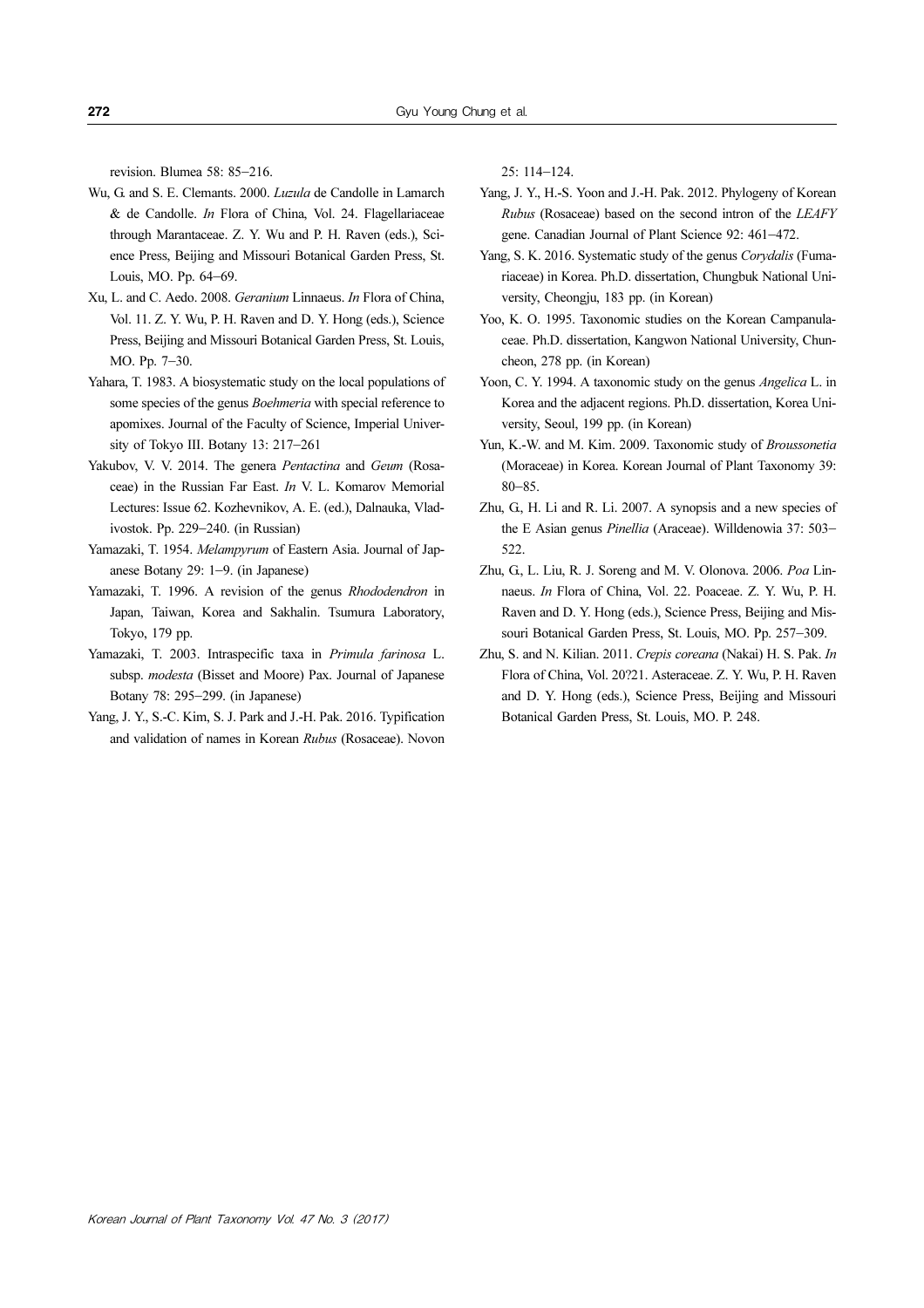### Appendix 1. Checklist of Korean endemic vascular plants.

The information is listed as follow; scientific and vernacular names, distribution and reference. The asterisk (\*) indicates additional taxa from KFS (2012) and NIBR (2013). Acronyms for each province are: HB, Hamgyeongbuk-do; HN, Hamgyeongnam-do; PB, Pyeonganbuk-do; PN, Pyeongannam-do; HW, Hwanghae-do; GW, Gangwon-do; GG, Gyeonggi-do; CB, Chungcheongbuk-do; CN, Chungcheongnam-do; GB, Gyeongsangbuk-do; GN, Gyeongsangnam-do; JB, Jeollabuk-do; JN, Jeollanam-do; JJ, Jeju-do.

### PTERIDOPHYTA 양치식물문

### Adiantaceae 공작고사리과

1 Adiantum coreanum Tagawa 고려공작고사리, HB, KFS (2012); NIBR (2013)

### Aspleniaceae 꼬리고사리과

\* 2 Asplenium ×montanus C. S. Lee & K. Lee 산꼬리고사리, GG, Lee et al. (2015)

\* 3 Asplenium ×uiryeonse C. S. Lee & K. Lee 거미사철고사리, GG, Lee et al. (2015)

### Athyriaceae 개고사리과

4 Athyrium acutipinnulum Kodama ex Nakai 섬고사리, GB (Ulleungdo), KFS (2012)

#### Isoetaceae 물부추과

5 Isoetes coreana Y. H. Chung & H. K. Choi 참물부추, central to southern provinces, KFS (2012); NIBR (2013)

6 Isoetes hallasanensis H. K. Choi, C. Kim & J. Jung 한라물부추, JJ, KFS (2012); NIBR (2013)

7 Isoetes jejuensis H. K. Choi, C. Kim & J. Jung 제주물부추, JJ, KFS (2012); NIBR (2013)

### Lycopodiaceae석송과

8 Huperzia jejuensis B.-Y. Sun & J. Lim 긴다람쥐꼬리, JJ, KFS (2012); NIBR (2013); Lim and Sun (2015)

#### Ophioglossaceae 고사리삼과

9 Mankyua chejuense B.-Y. Sun, M. H. Kim & C. H. Kim 제주고사리삼, JJ, KFS (2012); NIBR (2013)

#### GYMNOSPERMAE 나자식물문

### Pinaceae 소나무과

10 Abies koreana E. H. Wilson 구상나무, JB; GN; JJ, KFS (2012); NIBR (2013)

11 Picea pungsanensis Uyeki 풍산가문비나무, HB; HN, KFS (2012); NIBR (2013)

### ANGIOSPERMAE 피자식물문

### DICOTYLEDONEAE 쌍자엽식물강

### Apiaceae 산형과

- \* 12 Angelica reflexa B. Y. Lee 강활, GW, Lee et al. (2013a)
- 13 Bupleurum latissimum Nakai 섬시호, GB (Ulleungdo), KFS (2012); NIBR (2013)
- 14 Dystaenia takesimana (Nakai) Kitag. 섬바디, GB (Ulleungdo), KFS (2012); NIBR (2013)
- 15 Peucedanum coreanum Nakai 두메기름나물, GW, KFS (2012); NIBR (2013)
- 16 Pimpinella brachycarpa (Kom.) Nakai var. uchiyamana (Y. Yabe ex Nakai) W. Lee & G. Jang 그늘참나물, PB; PN; HW; GW; GG, KFS (2012); NIBR (2013)
- 17 Pimpinella hallaisanensis (W. Lee & G. Jang) G. Jang, W. Paik & W. Lee 한라참나물, JJ (Hallasan), KFS (2012); NIBR (2013)
- 18 Sillaphyton podagraria (H. Boissieu) Pimenov 덕우기름나물, GW, KFS (2012); NIBR (2013)
- 19 Sium ternifolium B. Y. Lee & S. C. Ko 세잎개발나물, GW (Chiaksan), KFS (2012); NIBR (2013)

### Aquifoliaceae 감탕나무과

\* 20 Ilex ×wandoensis C. F. Miller & M. Kim 완도호랑가시나무, JN (Wando), Miller and Kim (2002)

### Araliaceae 두릅나무과

21 Eleutherococcus divaricatus (Siebold & Zucc.) S.Y. Hu var. chiisanensis (Nakai) C. H. Kim & B.-Y. Sun 지리산오갈피나무, HB; HN; GW; GB; JB; JN; JJ, KFS (2012); NIBR (2013)

### Aristolochiaceae 쥐방울덩굴과

- 22 Asarum maculatum Nakai 개족도리풀, JN; GN; JJ, KFS (2012); NIBR (2013)
- 23 Asarum patens (Yamaki) Yamaki ex Y. Lee 금오족도리풀, CN; GB, KFS (2012)
- \* 24 Asarum versicolor (Yamaki) Y. Lee 무늬족도리풀, GW; GG; CB, Oh (2008)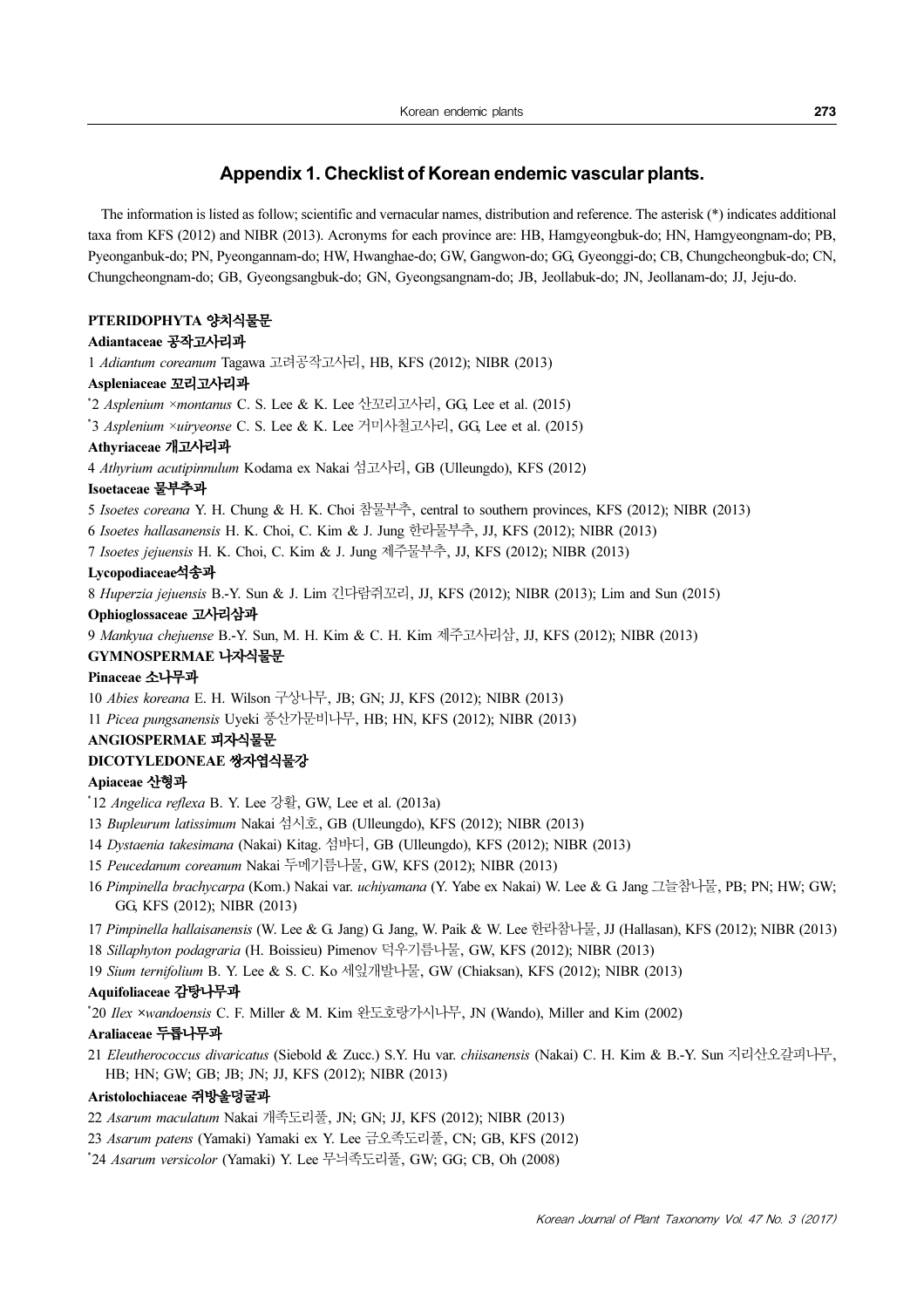#### Asteraceae 국화과

- Achillea alpina L. subsp. rhodoptarmica (Nakai) Kitam. 붉은톱풀, HB, KFS (2012); NIBR (2013)
- Artemisia hallaisanensis Nakai 섬쑥, JJ (Hallasan), KFS (2012); NIBR (2013)
- Aster chusanensis Y. S. Lim, J. O. Hyun, Y. D. Kim & H. Shin 추산쑥부쟁이, GB (Ulleungdo), KFS (2012)
- Aster hayatae H. Lév. & Vaniot 눈갯쑥부쟁이, JJ (Hallasan), KFS (2012); NIBR (2013)
- Aster koraiensis Nakai 벌개미취, all provinces (mainly planted), KFS (2012); NIBR (2013)
- \* 30 Aster magnus Y. Lee & C. Kim 왕갯쑥부쟁이, JJ, Lee (1998)
- Aster pseudoglehnii Y. S. Lim, J. O. Hyun & H. Shin 섬쑥부쟁이, GB (Ulleungdo), KFS (2012)
- Aster uchiyamai Nakai 단양쑥부쟁이, GG (Yeoju); CB (Danyang), KFS (2012); NIBR (2013)
- Chrysanthemum coreanum (H. Lév. & Vaniot) Nakai 한라구절초, JJ (Hallasan), KFS (2012); NIBR (2013)
- Chrysanthemum sinchangense Uyeki 신창구절초, PN, KFS (2012); NIBR (2013)
- Chrysanthemum zawadskii Herbich. subsp. lucidum (Nakai) Y. Lee 울릉국화, GB (Ulleungdo), KFS (2012); NIBR (2013)
- Cirsium rhinoceros (H. Lév & Vaniot) Nakai 바늘엉겅퀴, GG; GN; JJ, KFS (2012); NIBR (2013)
- Cirsium setidens (Dunn) Nakai 고려엉겅퀴, all provinces except JJ, KFS (2012); NIBR (2013)
- Cirsium setidens (Dunn) Nakai var. niveoaraneum Kitam. 흰잎고려엉겅퀴, HN; PN; GW; GG; CB; CN; GB; GN; JB; JN, NIBR (2013)
- Cirsium zenii Nakai 점봉산엉겅퀴, GW (Jeombongsan), NIBR (2013)
- \* 40 Crepidiastrum hallaisanense (H. Lév.) J. H. Pak 한라고들빼기, JJ (Hallasan), Pak et al. (2001)
- Crepidiastrum koidzumianum (Kitam.) J. H. Pak & Kawano 지리고들빼기, GN (Jirisan), KFS (2012); NIBR (2013)
- Hololeion maximowiczii Kitam. var. fauriei (H. Lév. & Vaniot) J.H. Pak 좀께묵, GG; GB; GN; JB; JN, KFS (2012); NIBR (2013)
- Ixeris × chinodebilis Kitam. 함흥씀바귀, HN, KFS (2012); NIBR (2013)
- Leontopodium coreanum Nakai 솜다리, GW; GG; CB; GB, KFS (2012); NIBR (2013)
- 45 Leontopodium coreanum Nakai var. hallaisanense (Hand.-Mazz.) D. H. Lee & B. H. Choi 한라솜다리, JJ (Hallasan), KFS (2012); NIBR (2013)
- Leontopodium leiolepis Nakai 산솜다리, HB; HN; PB; GW, KFS (2012); NIBR (2013)
- Ligularia fischeri (Ledeb.) Turcz. var. spiciformis Nakai 한대리곰취, HN, KFS (2012); NIBR (2013)
- Ligularia taquetii (H. Lév. & Vaniot) Nakai 갯취, GN (Geojedo); JJ, KFS (2012); NIBR (2013)
- Parasenecio pseudotamingasa (Nakai) B. U. Oh 어리병풍, CB; GN, KFS (2012); NIBR (2013)
- Saussurea calcicola Nakai 사창분취, GW, KFS (2012); NIBR (2013)
- Saussurea chabyoungsanica H.T. Im 자병취, GW, KFS (2012); NIBR (2013)
- Saussurea conandrifolia Nakai 담배취, HB; PB, KFS (2012); NIBR (2013)
- Saussurea diamantiaca Nakai 금강분취, HN; PN; GW(Geumgansan; Seoraksan), KFS (2012); NIBR (2013)
- Saussurea eriophylla Nakai 솜분취, GW, KFS (2012); NIBR (2013)
- Saussurea grandicapitula W. Kee et H. T. Im 태백취, GW (Taekbaeksan), KFS (2012)
- Saussurea koidzumiana Kitam. 경성서덜취, HB; GW (Goseong), KFS (2012); NIBR (2013)
- Saussurea komaroviana Lipsch. 비단분취, HB; HN, KFS (2012); NIBR (2013)
- Saussurea macrolepis (Nakai) Kitam. 각시서덜취, GG; GB; GN; JN, KFS (2012); NIBR (2013)
- Saussurea myokoensis Kitam. 묘향분취, PB, KFS (2012); NIBR (2013)
- Saussurea polylepis Nakai 홍도서덜취, JN (Hongdo; Maegado), KFS (2012); NIBR (2013)
- Saussurea rectinervis Nakai 백설취, HB; HN; PB; PN, KFS (2012); NIBR (2013)
- Saussurea rorinsanensis Nakai 털분취, PB, KFS (2012); NIBR (2013)
- Saussurea seoulensis Nakai 분취, GW; GG, KFS (2012); NIBR (2013)
- Saussurea uchiyamana Nakai 그늘취, GG, KFS (2012); NIBR (2013)
- Saussurea umbrosa Kom. var. herbicola Nakai 긴산취, HN, NIBR (2013)
- Taraxacum hallaisanense Nakai 좀민들레, JJ (Hallasan), KFS (2012); NIBR (2013)

#### Balsaminaceae 봉선화과

Impatiens atrosanguinea (Nakai) B. U. Oh & Y. P. Hong 가야물봉선, GN (Gayasan), NIBR (2013)

\* 68 Impatiens furcillata Hemsl. 처진물봉선, GN; JN, Ji et al. (2010)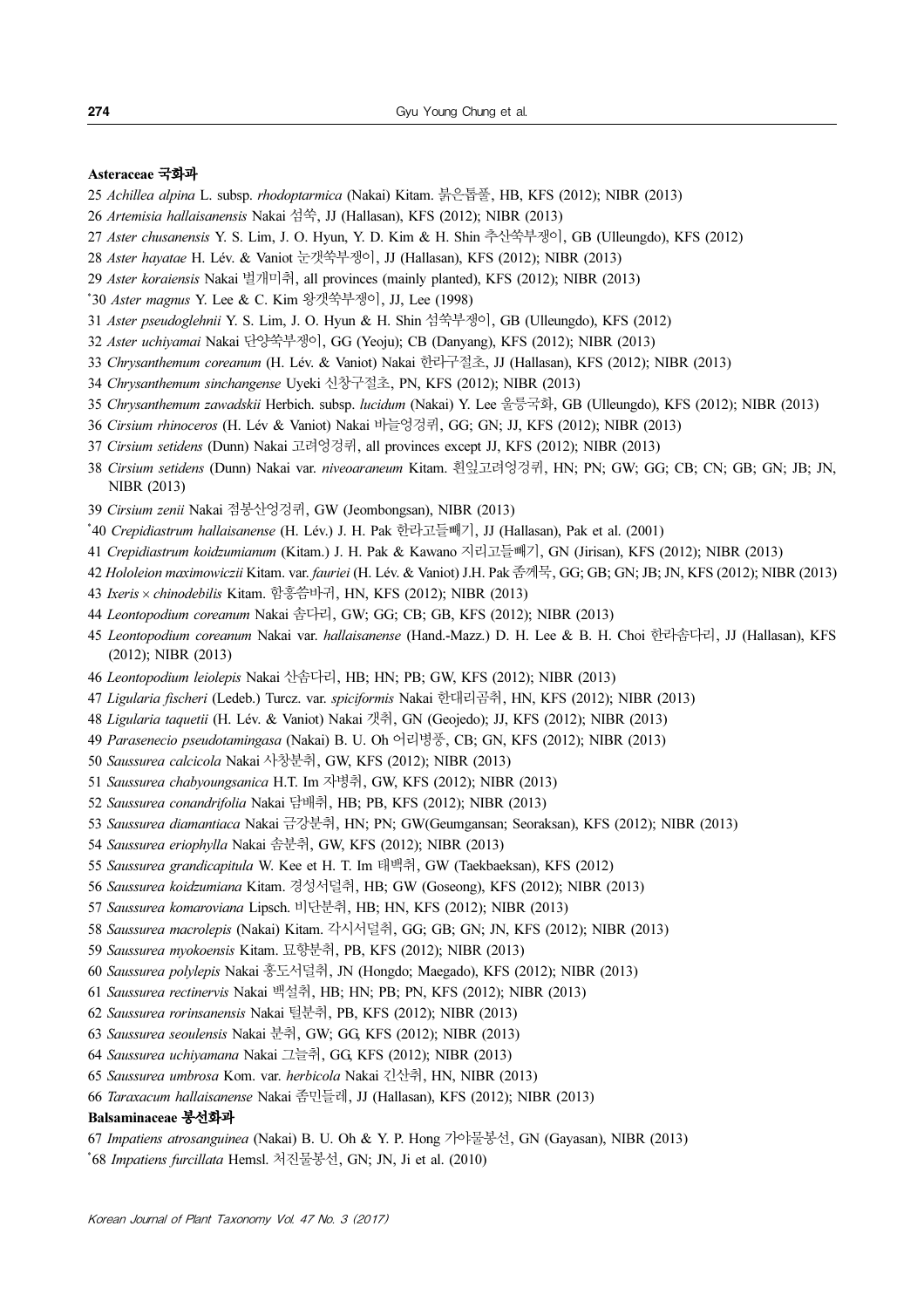### Berberidaceae 매자나무과

- Berberis amurensis Rupr. var. quelpaertensis (Nakai) Nakai 섬매발톱나무, JJ (Hallasan), KFS (2012); NIBR (2013)
- Berberis koreana Palib. 매자나무, GW; GG; CB, KFS (2012); NIBR (2013)
- Berberis koreana Palib. var. angustifolia Nakai 가는잎매자나무, GW (Geombulsan), NIBR (2013)
- Berberis koreana Palib. var. ellipsoidea Nakai 연밥매자나무, GW (Geombulsan; Jangjigansan), KFS (2012) Betulaceae 자작나무과

Carpinus laxiflora (Siebold et Zucc.) Blume var. longispica Uyeki 긴서어나무, JB; JN; GN, KFS (2012); NIBR (2013) Brassicaceae 십자화과

- Arabis columnaris Nakai 참장대나물, JN (Jirisan), KFS (2012); NIBR (2013)
- \* 75 Arabis erecta Y. Y. Kim & C. G. Jang 선갯장대, GB, Kim et al. (2016b)
- Arabis takesimana Nakai 섬장대, GB (Ulleungdo), NIBR (2013)
- \* 77 Cardamine amariformis Nakai 꽃황새냉이, GW; CB; GB; GN, Kim (2015c)
- Rorippa apetala Y. Y. Kim & B. U. Oh 섬강개갓냉이, GW (Wonju), KFS (2012)

### Campanulaceae 초롱꽃과

- Adenophora erecta S. Lee, J. Lee & S. Kim 선모시대, GB (Ulleungdo), KFS (2012); NIBR (2013)
- Adenophora kayasanensis Kitam. 가야산잔대, GB; GN (Gayasan), KFS (2012); NIBR (2013)
- Adenophora koreana Kitam. 꽃잔대, HN; PB; GW (Geumgansan), KFS (2012); NIBR (2013)
- Adenophora racemosa J. K. Lee & S. T. Lee 외대잔대, GW; GB, KFS (2012); NIBR (2013)
- Adenophora remotidens Hemsl. 인천잔대, GG (Incheon), KFS (2012); NIBR (2013)
- \* 84 Adenophora remotiflora (Siebold & Zucc.) Miq. var. hirticalyx S. Lee, Y. Chung, & J. Lee 그늘모시대, JB (Jirisan), Lee et al. (1990)
- Adenophora taquetii H. Lév. 섬잔대, JJ (Hallasan), KFS (2012); NIBR (2013)
- Adenophora verticillata Fisch. var. abbreviata H. Lév. 좀층층잔대, JJ (Hallasan), KFS (2012); NIBR (2013)
- Campanula takesimana Nakai 섬초롱꽃, GB (Ulleungdo), KFS (2012); NIBR (2013)
- Codonopsis minima Nakai 애기더덕, JJ (Hallasan), KFS (2012); NIBR (2013)
- Hanabusaya asiatica (Nakai) Nakai 금강초롱꽃, HN; PN; GW; GG, KFS (2012); NIBR (2013)
- Hanabusaya latisepala Nakai 검산초롱꽃, PB; HN, KFS (2012); NIBR (2013)

#### Caprifoliaceae 인동과

- Lonicera insularis Nakai 섬괴불나무, GB (Ulleungdo), NIBR (2013)
- Lonicera maximowiczii (Rupr.) Regel var. latifolia (Ohwi) H. Hara 흰등괴불나무, JN (Jirisan); JJ (Hallasan), KFS (2012)
- Lonicera subsessilis Rehder 청괴불나무, all provinces except CN and JJ, KFS (2012); NIBR (2013)
- Sambucus racemosa L. subsp. pendula (Nakai) H. I. Lim & Chin. S. Chang 말오줌나무, GB (Ulleungdo), Lim et al. (2009); KFS (2012)
- Weigela subsessilis (Nakai) L. H. Bailey 병꽃나무, all provinces, KFS (2012); NIBR (2013)
- \* 96 Zabelia densipila M. P. Hong, Y. C. Kim & B. Y. Lee 긴털댕강나무, GW (Yeongwol), Hong et al. (2012)
- Zabelia tyaihyonii (Nakai) Hisauti & H. Hara 줄댕강나무, PN; CB (Danyang), KFS (2012); NIBR (2013)

### Caryophyllaceae 석죽과

Pseudostellaria coreana (Nakai) Ohwi 참개별꽃, GG; GN; JJ, KFS (2012)

- \* 99 Pseudostellaria longipedicellata S. Lee, K. Heo & S. C. Kim 태백개별꽃, GW; GG; GB, Lee et al. (2012b)
- Pseudostellaria monantha Ohwi 산개별꽃, GN (Jirisan); JJ, KFS (2012); NIBR (2013)
- Pseudostellaria okamotoi Ohwi 지리산개별꽃, GN (Jirisan), KFS (2012); NIBR (2013)
- Pseudostellaria setulosa Ohwi 숲개별꽃, HN; GW; GB, KFS (2012); NIBR (2013)
- Silene fasciculata Nakai 한라장구채, JJ (Hallasan), KFS (2012); NIBR (2013)
- Silene myongcheonensis S. P. Hong & H. K. Moon 명천장구채, HB (Chilbosan), KFS (2012); NIBR (2013)
- Silene takeshimensis Uyeki & Sakata 울릉장구채, GB (Ulleungdo), KFS (2012); NIBR (2013)

### Chenopodiaceae 명아주과

Axyris koreana Nakai 털나도댑싸리, HB; HN, KFS (2012); NIBR (2013)

#### Clusiaceae 물레나물과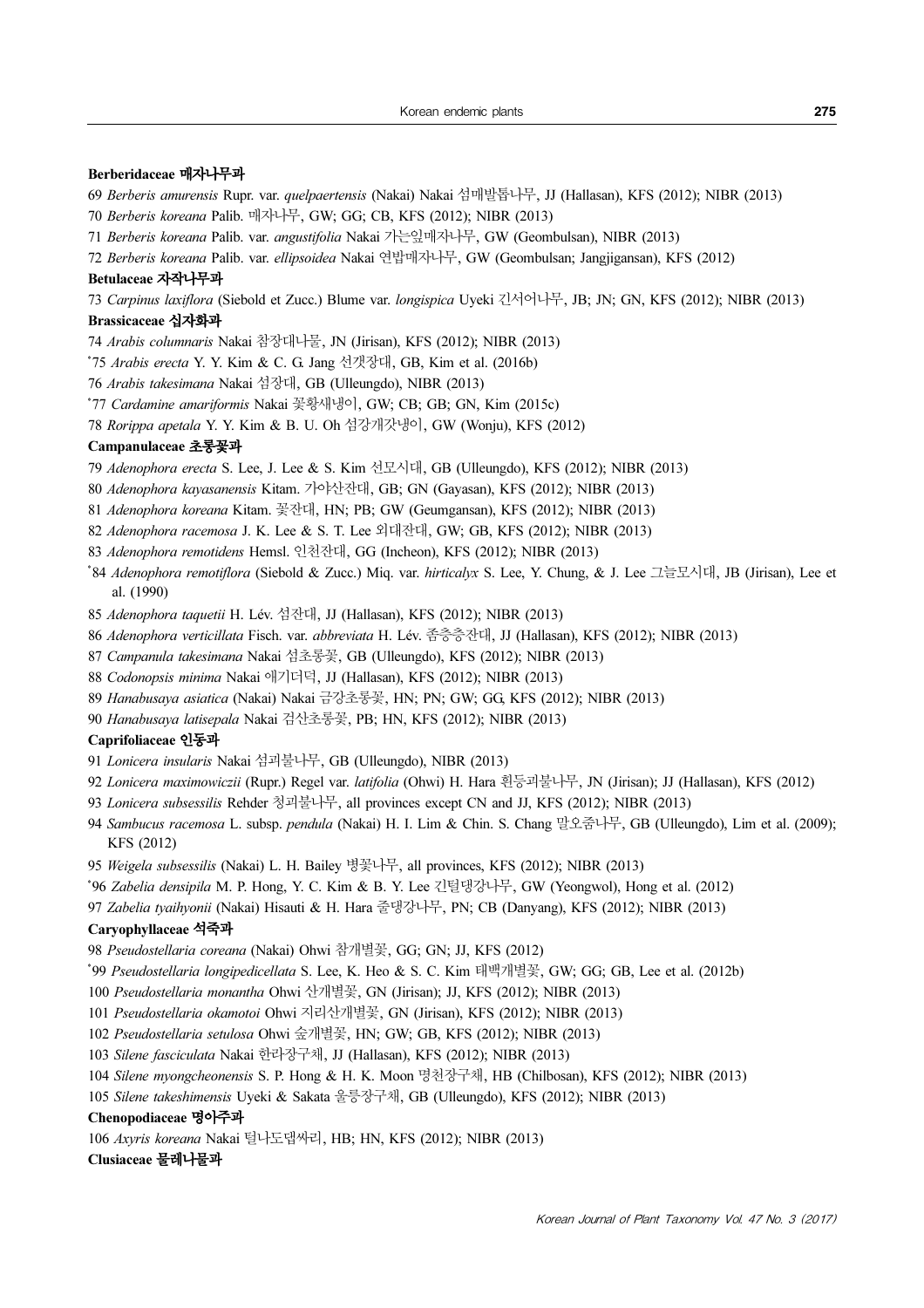- Hypericum chejuense S.-J. Park & K.-J. Kim 제주고추나물, JJ, KFS (2012)
- Hypericum jeongjocksanense S.-J. Park & K.-J. Kim 정족산고추나물, GN (Jeongjoksan), KFS (2012)

### Crassulaceae 돌나물과

- Hylotelephium viridescens (Nakai) H. Ohba 섬꿩의비름, JN; JJ, KFS (2012); NIBR (2013)
- \* 110 Orostachys margaritifolia Y. Lee 진주바위솔, GN (Jinju), Lee and Lee (2000)
- Orostachys saxatilis (Nakai) Nakai 모란바위솔, PN, KFS (2012); NIBR (2013)
- Sedum latiovalifolium Y. Lee 태백기린초, GW, KFS (2012); NIBR (2013)
- Seum takesimense Nakai 섬기린초, GB (Ulleungdo), KFS (2012); NIBR (2013)
- \* 114 Sedum taquetii Praeger 한라꿩의비름, JJ (Hallasan), Chung and Kim (1990)

### Euphorbiaceae 대극과

- Euphorbia fauriei H. Lév. & Vaniot 두메대극, JJ (Hallasan), KFS (2012); NIBR (2013)
- Glochidion chodoense C. S. Lee & H. T. Im 조도만두나무, JN (Jodo; Jindo), KFS (2012)

#### Fabaceae 콩과

- Astragalus mongholicus Bunge var. nakaianus (Y. Lee) I.S. Choi & B.H. Choi 제주황기, JJ (Hallasan), NIBR (2013); Choi et al. (2015)
- \* 118 Astragalus setsureianus Nakai 설령황기, HB; HN, Choi et al. (2015)
- Indigofera grandiflora B. H. Choi & S. Cho 큰꽃땅비싸리, GB (Gayasan), KFS (2012); NIBR (2013)
- Indigofera koreana Ohwi 좀땅비싸리, CN; JB; JN, KFS (2012); NIBR (2013)
- Lespedeza maritima Nakai 해변싸리, GW; CN; GB; GN, KFS (2012); NIBR (2013)
- Lespedeza maximowiczii C. K. Schneid. var. tricolor (Nakai) Nakai 삼색싸리, JN (Wando; Jindo); GN, NIBR (2013)
- Maackia fauriei (H. Lév.) Takeda 솔비나무, JJ (Hallasan), KFS (2012); NIBR (2013)
- Sophora koreensis Nakai 개느삼, HN; GW (Inje; Yanggu; Chuncheon), KFS (2012); NIBR (2013)
- Vicia chosenensis Ohwi 노랑갈퀴, all provinces except JJ, KFS (2012); NIBR (2013)
- Vicia hirticalycina Nakai 나래완두, GB; GN; JB; JN, KFS (2012); NIBR (2013)
- \*127 *Vicia unijuga* A. Br. var. *kausanensis* H. Lév. 애기나비나물, JJ, Seok and Choi (1997)

#### Fagaceae 참나무과

\* 128 Fagus multinervis Nakai 너도밤나무, GB (Ulleungdo), Oh (2015)

### Fumariaceae 현호색과

- Corydalis alata B. U. Oh & W.R. Lee 날개현호색, GW; GB, KFS (2012)
- Corydalis albipetala B. U. Oh 흰현호색, GW, KFS (2012); NIBR (2013)
- Corydalis cornupetala Y. H. Kim & J.H. Jeong 쇠뿔현호색, GB, KFS (2012)
- Corydalis filistipes Nakai 섬현호색, GB (Ulleungdo), KFS (2012); NIBR (2013)
- Corydalis grandicalyx B. U. Oh & Y.S. Kim 갈퀴현호색, GW; GG; GB, KFS (2012); NIBR (2013)
- Corydalis hallaisanensis H. Lév. 탐라현호색, JJ, KFS (2012); NIBR (2013)
- Corydalis hirtipes B. U. Oh & J. G. Kim 털현호색, GW, NIBR (2013)
- Corydalis humilis B. U. Oh & Y. S. Kim 난장이현호색, GG; CB (Sobaeksan); GB (Tohamsan), NIBR (2013)
- Corydalis maculata B. U. Oh & Y. S. Kim 점현호색, GW; GG; GB, KFS (2012); NIBR (2013)
- Corydalis misandra B. U. Oh 각시현호색, GW; GG, KFS (2012)
- \* 139 Corydalis namdoensis B. U. Oh & J. G. Kim 남도현호색, GB; JB, Oh et al. (2004)
- \* 140 Corydalis ohii Lidén 선현호색, GW; GG; CB; JB; JJ, Yang (2016)

### Gentianaceae 용담과

- Gentiana chosenica Okuyama 흰그늘용담, JJ (Hallasan), KFS (2012); NIBR (2013)
- \* 142 Gentiana squarrosa Ledeb. var. microphylla Nakai 좀구슬붕이, JJ (Hallasan), Paik et al. (2001)
- Gentiana takahashii T. Mori 백두산구슬붕이, HB (Baekdusan), KFS (2012); NIBR (2013)
- Gentiana wootchuliana W. Paik 고산구슬붕이, GN (Gayasan), KFS (2012); NIBR (2013)

### Geraniaceae 쥐손이풀과

- Geranium knuthii Nakai 큰세잎쥐손이, HN; PB; HW; GG, KFS (2012); NIBR (2013)
- Geranium koreanum Kom. var. hirsutum Nakai 털둥근이질풀, GW; GG; GB; GN; JJ, KFS (2012); NIBR (2013)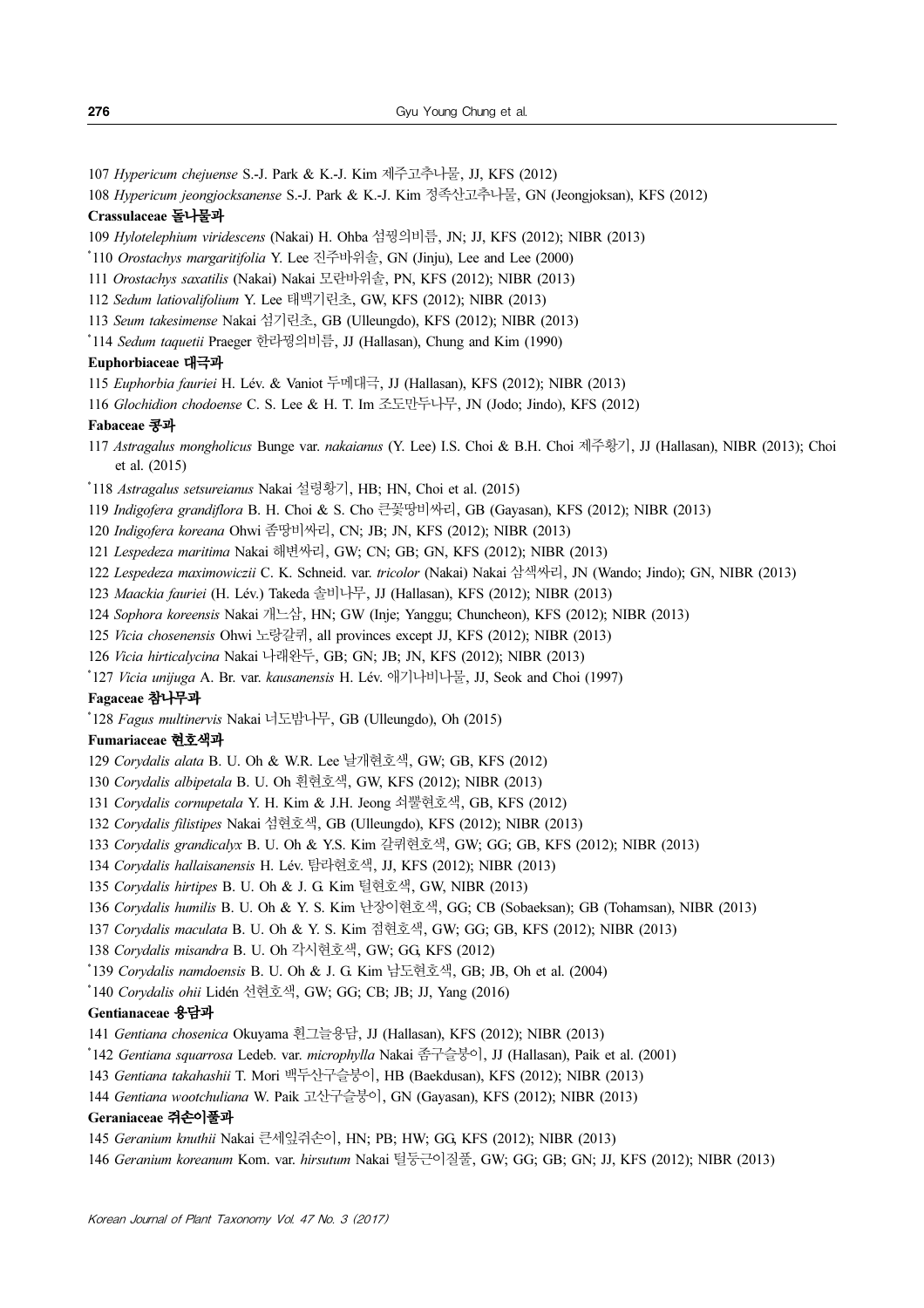Geranium lasiocaulon Nakai 갈미쥐손이, HB, KFS (2012); NIBR (2013)

Geranium taebaek S. J. Park & Y. S. Kim 태백이질풀, GW (Taebaeksan), KFS (2012); NIBR (2013)

### Lamiaceae 꿀풀과

Ajuga spectabilis Nakai 자란초, central to southern provinces, KFS (2012); NIBR (2013)

Elsholtzia byeonsanensis M. Kim 변산향유, JB (Byeonsan), NIBR (2013)

Elsholtzia minima Nakai 좀향유, JJ (Hallasan), KFS (2012); NIBR (2013)

Elsholtzia splendens Nakai ex F. Maek. var. fasciflora N. S. Lee, M. S. Chung & C. S. Lee 다발꽃향유, JJ (Seogwipo), KFS (2012)

Isodon inflexus (Thunb.) Kudô var. canescens (Nakai) Kudô 털산박하, JJ (Chujado), NIBR (2013); Ma and Kim (2014)

Lamium takeshimense Nakai 섬광대수염, GB (Ulleungdo), KFS (2012); NIBR (2013)

\*155 Paraphlomis koreana S. C. Ko & G. Y. Chung 속단아재비, JN (Bogildo), Ko et al. (2014)

Salvia chanryoenica Nakai 참배암차즈기, GW; GG; CB; GW; GN, KFS (2012); NIBR (2013)

Scutellaria asperiflora Nakai 다발골무꽃, HN, KFS (2012); NIBR (2013)

Scutellaria indica L. var. coccinea S. Kim & S. Lee 연지골무꽃, JJ, KFS (2012); NIBR (2013)

Scutellaria insignis Nakai 광릉골무꽃, central provinces, KFS (2012); NIBR (2013)

Scutellaria pekinensis Maxim. var. maxima S. Kim & S. Lee 왕골무꽃, GW; GG; CB, NIBR (2013)

Thymus quinquecostatus Celak. var. magnus (Nakai) Kitam. 섬백리향, GB (Ulleungdo), KFS (2012)

#### Moraceae 뽕나무과

\*162 Broussonetia ×hanjiana M. Kim 닥나무, JN (Gageodo), Yun and Kim (2009)

### Nymphaeaceae 수련과

Nymphaea tetragona Georgi var. minima (Nakai) W.T. Lee 각시수련, HW; GW (Goseong), KFS (2012); NIBR (2013) Oleaceae 물푸레나무과

Abeliophyllum distichum Nakai 미선나무, CB (Goesan; Yeongdong; Jincheon); JB (Buan); GB (Andong), KFS (2012); NIBR (2013)

Forsythia koreana (Rehder) Nakai 개나리, nearly all provinces; probably originating in central Korea, KFS (2012); NIBR (2013)

Forsythia ovata Nakai 만리화, HW; GW; GG; JB, KFS (2012); NIBR (2013)

Forsythia nakaii (Uyeki) T. B. Lee 장수만리화, HW (Jansusan), KFS (2012); NIBR (2013)

Fraxinus chiisanensis Nakai 물들메나무, JB (Deogyusan); JN (Jirisan), KFS (2012); NIBR (2013)

Ligustrum foliosum Nakai 섬쥐똥나무, GB (Ulleungdo), KFS (2012); NIBR (2013)

### Orobanchaceae 열당과

Orobanche filicicola Nakai ex J. O. Hyun, Y. S. Im & H. C. Shin 백양더부살이, JB; JN; JJ, KFS (2012); NIBR (2013)

### Papaveraceae 양귀비과

Coreanomecon hylomeconoides Nakai 매미꽃, GN; JB; JN, KFS (2012); NIBR (2013)

### Phytolaccaceae 자리공과

Phytolacca insularis Nakai 섬자리공, GB (Ulleungdo), KFS (2012); NIBR (2013)

#### Polygonaceae 마디풀과

Aconogonon brachytrichum (Ohwi) Sojak 털싱아, HB, KFS (2012); NIBR (2013)

Aconogonon microcarpum (Kitag.) H. Hara 참개싱아, HN; GW; GG, KFS (2012); NIBR (2013)

Aconogonon mollifolium (Kitag.) H. Hara 얇은개싱아, HB; HN; PB, KFS (2012); NIBR (2013)

Bistorta globispica Nakai 둥근범꼬리, HB, KFS (2012); NIBR (2013)

Fallopia koreana B. U. Oh & J. G. Kim 삼도하수오, CB; GB; JN, KFS (2012); NIBR (2013)

Rheum coreanum Nakai 장군풀, HB; HN, KFS (2012); NIBR (2013)

### Primulaceae 앵초과

Androsace cortusifolia Nakai 금강봄맞이, GW, KFS (2012); NIBR (2013)

- Lysimachia coreana Nakai 참좁쌀풀, HN; GW; GG; CB; GB, KFS (2012); NIBR (2013)
- Lysimachia quelpaertensis K. H. Tae & J. S. Lee 탐라까치수염, JJ (Seogwipo), KFS (2012)
- Primula farinosa L. subsp. modesta (Bisset & S. Moore) Pax var. hannasanensis (T. Yamaz.) T. Yamaz. 한라설앵초, JJ (Hallasan), KFS (2012); NIBR (2013)

\* 183 Primula farinosa L. subsp. modesta (Bisset & S. Moore) Pax var. koreana T. Yamaz. 설앵초, GN, Yamazaki (2003)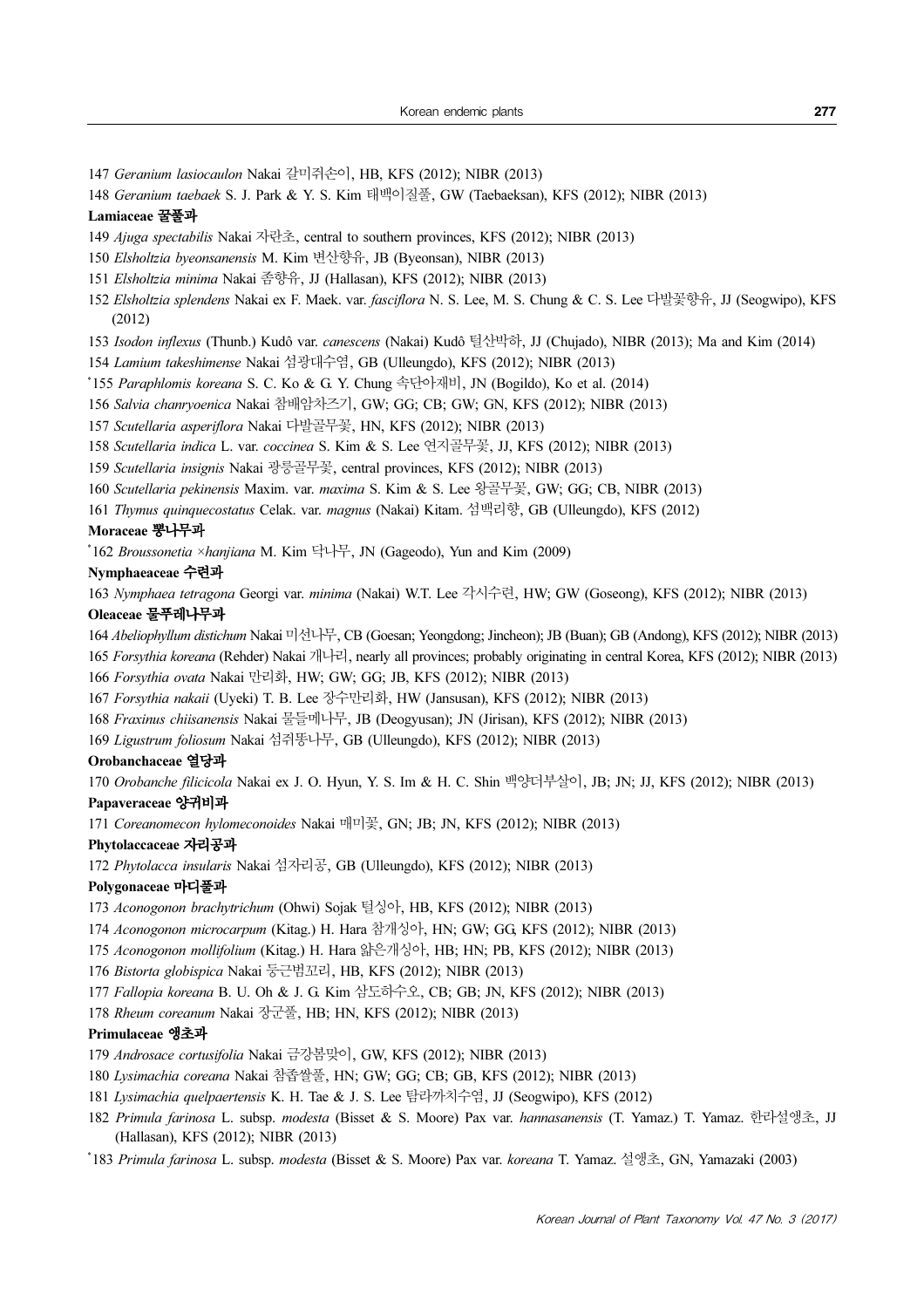#### Ranunculaceae 미나리아재비과

- Aconitum austrokoreense Koidz. 세뿔투구꽃, GB; GN, KFS (2012); NIBR (2013)
- Aconitum chiisanense Nakai 지리바꽃, GW; GN, KFS (2012); NIBR (2013)
- Aconitum pseudolaeve Nakai 진범, all provinces except JJ, KFS (2012); NIBR (2013)
- Aconitum pteropus Nakai 날개진범, GW, KFS (2012); NIBR (2013)
- Aconitum quelpaertense Nakai 한라투구꽃, JJ (Hallasan), KFS (2012); NIBR (2013)
- Anemone koraiensis Nakai 홀아비바람꽃, northern to central provinces, KFS (2012); NIBR (2013)
- Callianthemum insigne (Nakai) Nakai 매화바람꽃, HB, KFS (2012); NIBR (2013)
- Cimicifuga austrokoreana H.-W. Lee & C.-W. Park 나제승마, CB; GN; JB; JN, KFS (2012); NIBR (2013)
- Cimicifuga heracleifolia Kom. var. bifida Nakai 세잎승마, HN; GW; CN; GN, KFS (2012); NIBR (2013)
- Clematis brachyura Maxim. 외대으아리, all provinces except CN and JJ, KFS (2012); NIBR (2013)
- Clematis calcicola J. S. Kim 바위종덩굴, GW (Samcheok), KFS (2012); NIBR (2013)
- \* 195 Clematis taeguensis Y. Lee 대구으아리, GW; CB; GB, Lee (1982)
- Clematis trichotoma Nakai 할미밀망, all provinces except HB and JJ, KFS (2012); NIBR (2013)
- Eranthis byunsanensis B.-Y. Sun 변산바람꽃, GW; GG; GB; GN; JB; JN; JJ, KFS (2012); NIBR (2013)
- Eranthis pungdoensis B. U. Oh 풍도바람꽃, GG (Pungdo), KFS (2012); NIBR (2013)
- Hepatica insularis Nakai 새끼노루귀, JN; GN; JJ, KFS (2012); NIBR (2013)
- Hepatica maxima (Nakai) Nakai 섬노루귀, GB (Ulleungdo), KFS (2012); NIBR (2013)
- Megaleranthis saniculifolia Ohwi 모데미풀, PB; GW; GB; JB; JJ, KFS (2012); NIBR (2013)
- Pulsatilla nivalis Nakai 산할미꽃, HB, KFS (2012); NIBR (2013)
- Pulsatilla tongkangensis Y. Lee & T. C. Lee 동강할미꽃, GW; CB, KFS (2012); NIBR (2013)
- Ranunculus crucilobus H. Lév. 바위미나리아재비, JJ (Hallasan), NIBR (2013)
- Thalictrum acteifolium Siebold et Zucc. var. brevistylum Nakai 은꿩의다리, GW; GG; CB, CN; GB; GN; JB; JN, NIBR (2013)
- \* 206 Thalictrum ichangense Lecoy. ex Oliv. var. coreanum (H. Lév.) H. Lév. ex Tamura 연잎꿩의다리, GW; GB, Tamura (1953)
- Thalictrum osmorhizoides Nakai 그늘꿩의다리, HB, KFS (2012); NIBR (2013)

#### Rhamnaceae 갈매나무과

Rhamnus taquetii (H. Lév. & Vaniot) H. Lév. 좀갈매나무, JJ (Hallasan), KFS (2012); NIBR (2013)

### Rosaceae 장미과

- Aruncus aethusifolius (H. Lév.) Nakai 한라개승마, JJ (Hallasan), KFS (2012); NIBR (2013)
- Cotoneaster wilsonii Nakai 섬개야광나무, GB (Ulleungdo), KFS (2012); NIBR (2013)
- Filipendula formosa Nakai 지리터리풀, JB; JN; GN, KFS (2012); NIBR (2013)
- Pentactina rupicola Nakai 금강인가목, GW (Geumgangsan), KFS (2012); NIBR (2013)
- \* 213 Potentilla gageodoensis M. Kim 가거양지꽃, JN (Gageodo), So et al. (2014)
- Prunus choreiana Nakai ex H.T. Im 복사앵도, HB; PN; GW; GB, KFS (2012); NIBR (2013)
- Prunus ishidoyana Nakai 산이스라지, HB, KFS (2012); NIBR (2013)
- \*216 Prumus mudiflora (Koehne) Koidz. 왕벚나무, JN (Haenam); JJ, Katsuki and Iketani (2016)
- Prunus takesimensis Nakai 섬벚나무, GB (Ulleungdo), KFS (2012); NIBR (2013)
- Pyrus hakunensis Nakai 백운배나무, JN (Baegunsan), NIBR (2013)
- \* 219 Rubus coreanus Miq. var. concolor Nakai ex J.Y. Yang 청복분자딸기, GN (Jirisan); JJ, Yang et al. (2016)
- Rubus hongnoensis Nakai 가시딸기, JJ, KFS (2012); NIBR (2013)
- Rubus schizostylus H. Lév. 가시복분자딸기, JN; GN; JJ, KFS (2012); NIBR (2013)
- Rubus takesimensis Nakai 섬나무딸기, GB (Ulleungdo), KFS (2012); NIBR (2013)
- Rubus tozawae Nakai ex J. Y. Yang 거제딸기, GN (Geojedo); JN (Geomundo), KFS (2012)
- Sanguisorba argutidens Nakai 구름오이풀, HB; HN; PB, NIBR (2013)
- Spiraea chartacea Nakai 떡조팝나무, JN (Hongdo; Daeheugsando), KFS (2012); NIBR (2013)
- Spiraea insularis (Nakai) H. Shin, Y. D. Kim & S. H. Oh 섬국수나무, GB (Ulleungdo), Shin et al. (2011); KFS (2012); NIBR (2013)
- Spiraea microgyna Nakai 좀조팝나무, northern to central provinces, NIBR (2013)
- Spiraea pseudocrenata Nakai 긴잎산조팝나무, HW, NIBR (2013)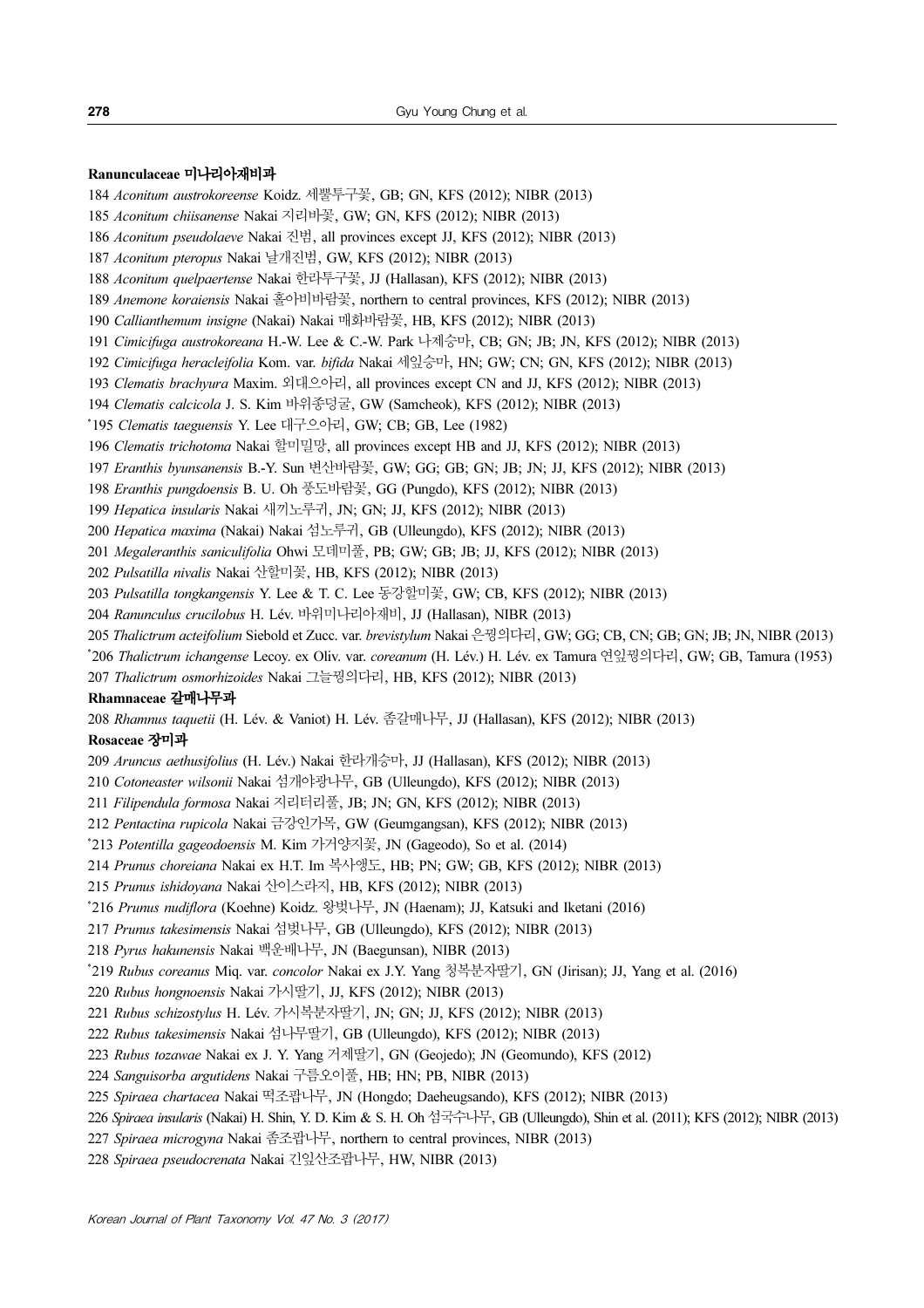\* 229 Sorbus ulleungensis Chin S. Chang 우산마가목, GB (Ulleungdo), Chang and Gil (2014)

#### Rubiaceae 꼭두서니과

- Asperula lasiantha Nakai 갈퀴아재비, PN (Seongcheon); GN (Jirisan), KFS (2012); NIBR (2013)
- Galium koreanum (Nakai) Nakai 참갈퀴덩굴, HW; CN; GB; GN; JB; JN; JJ, KFS (2012); NIBR (2013)
- Rubia argyi H. Lév. & Vaniot var. pubescens (Nakai) M. Kim 우단꼭두서니, central to southern provinces, KFS (2012); NIBR (2013); Kim (2017b)

### Salicaceae 버드나무과

- Populus ×tomentiglandulosa T. B. Lee 은사시나무, GW; GG, KFS (2012); NIBR (2013)
- Salix bicarpa Nakai 쌍실버들, HB; PB; PN, KFS (2012); NIBR (2013)
- Salix blinii H. Lév. 제주산버들, JJ, KFS (2012); NIBR (2013)
- Salix chaenomeloides Kimura var. pilosa (Nakai) Kimura 털왕버들, CB; GB; GN; JN, KFS (2012); NIBR (2013)
- Salix dependens Nakai 개수양버들, HB; PB; GW; CB, KFS (2012); NIBR (2013)
- Salix hallaisanensis H. Lév. 떡버들, all provinces, KFS (2012); NIBR (2013)
- Salix hallaisanensis H. Lév. var. longifolia Nakai 긴잎떡버들, HB; HN; GW; GG; JN; JJ, NIBR (2013)
- Salix ishidoyana Nakai 섬버들, GB (Ulleungdo), KFS (2012); NIBR (2013)
- Salix koriyanagi Kimura ex Goerz 키버들, all provinces, KFS (2012)

### Saxifragaceae 범의귀과

Astilbe taquetii (H. Lév.) Koidz. 한라노루오줌, JJ (Hallasan), KFS (2012); NIBR (2013)

- \* 243 Chrysosplenium aureobracteatum Y. I. Kim & Y. D. Kim 연노랑괭이눈, GW, Kim and Kim (2015c)
- Chrysospenium barbatum Nakai 흰괭이눈, all provinces, NIBR (2013)
- \* 245 Chrysosplenium epigealum J. W. Han & S. H. Kang 기는괭이눈, GW, Han and Kang (2012)
- Chrysosplenium flaviflorum Ohwi 누른괭이눈, HB, KFS (2012); NIBR (2013)
- Deutzia paniculata Nakai 꼬리말발도리, HN, GB; GN, KFS (2012); NIBR (2013)
- Kirengeshoma koreana Nakai 나도승마, JN; GN, KFS (2012); NIBR (2013)
- Micranthes octopetala (Nakai) Y. I. Kim & Y. D. Kim 구실바위취, HB; HN; GG; GW; CB; JB, KFS (2012); NIBR (2013); Kim et al. (2015c)
- Saxifraga furumii Nakai 범의귀, HB; HN; PB, KFS (2012); NIBR (2013)

### Scrophulariaceae 현삼과

- Euphrasia coreana W. Becker 깔끔좁쌀풀, JJ (Hallasan), KFS (2012); NIBR (2013)
- Euphrasia coreanalpina Nakai ex Kimura 애기좁쌀풀, HB; HN; PB, KFS (2012); NIBR (2013)
- Euphrasia mucronulata Nakai ex Kimura 산좁쌀풀, HN, KFS (2012); NIBR (2013)
- Euphrasia retrotricha Nakai ex T. Yamaz. 털좁쌀풀, HN, KFS (2012); NIBR (2013)
- \* 255 Melampyrum koreanum K.-J. Kim & S.-M. Yun 긴꽃며느리밥풀, GN (Somaemuldo), Kim and Yun (2012)
- \*256 Melampyrum setaceum (Maxim. ex Palib.) Nakai var. nakaianum (Tuyama) T. Yamaz. 새며느리밥풀, HB; PN; GW; GB, Yamazaki (1954)
- Paulownia coreana Uyeki 오동나무, nearly all provinces (mainly planted); wild habitat unknown, KFS (2012); NIBR (2013)
- Pedicularis hallaisanensis Hurus. 한라송이풀, JJ (Hallasan), KFS (2012); NIBR (2013)
- Pedicularis ishidoyana Koidz. & Ohwi 애기송이풀, GG; GW; GB; GN, KFS (2012); NIBR (2013)
- Pedicularis lunaris Nakai 칼송이풀, HB; HN, KFS (2012); NIBR (2013)
- Pedicularis nigrescens Nakai 바위송이풀, HB; HN, KFS (2012); NIBR (2013)
- Pedicularis resupinata L. var. umbrosa Kom. ex Nakai 그늘송이풀, HB; HN; GW; GB, KFS (2012); NIBR (2013)
- Scrophularia cephalantha Nakai 몽울토현삼, GW; GB; GN, NIBR (2013)
- Scrophularia kakudensis Franch. var. microphylla Nakai 좀현삼, JJ, NIBR (2013)
- \* 265 Scrophularia koraiensis Nakai 토현삼, GG; GW; CB; GB, Jang (2016)
- Scrophularia takesimensis Nakai 섬현삼, GB (Ulleungdo), KFS (2012); NIBR (2013)
- Veronica kiusiana Furumi var. diamantiaca (Nakai) T.Yamaz. 봉래꼬리풀, GW (Geumgangsan; Seoraksan), KFS (2012); NIBR (2013)
- Veronica nakaiana Ohwi 섬꼬리풀, GB (Ulleungdo), KFS (2012); NIBR (2013)
- \* 269 Veronica pusanensis Y. Lee 부산꼬리풀, GN (Busan), Lee (2004)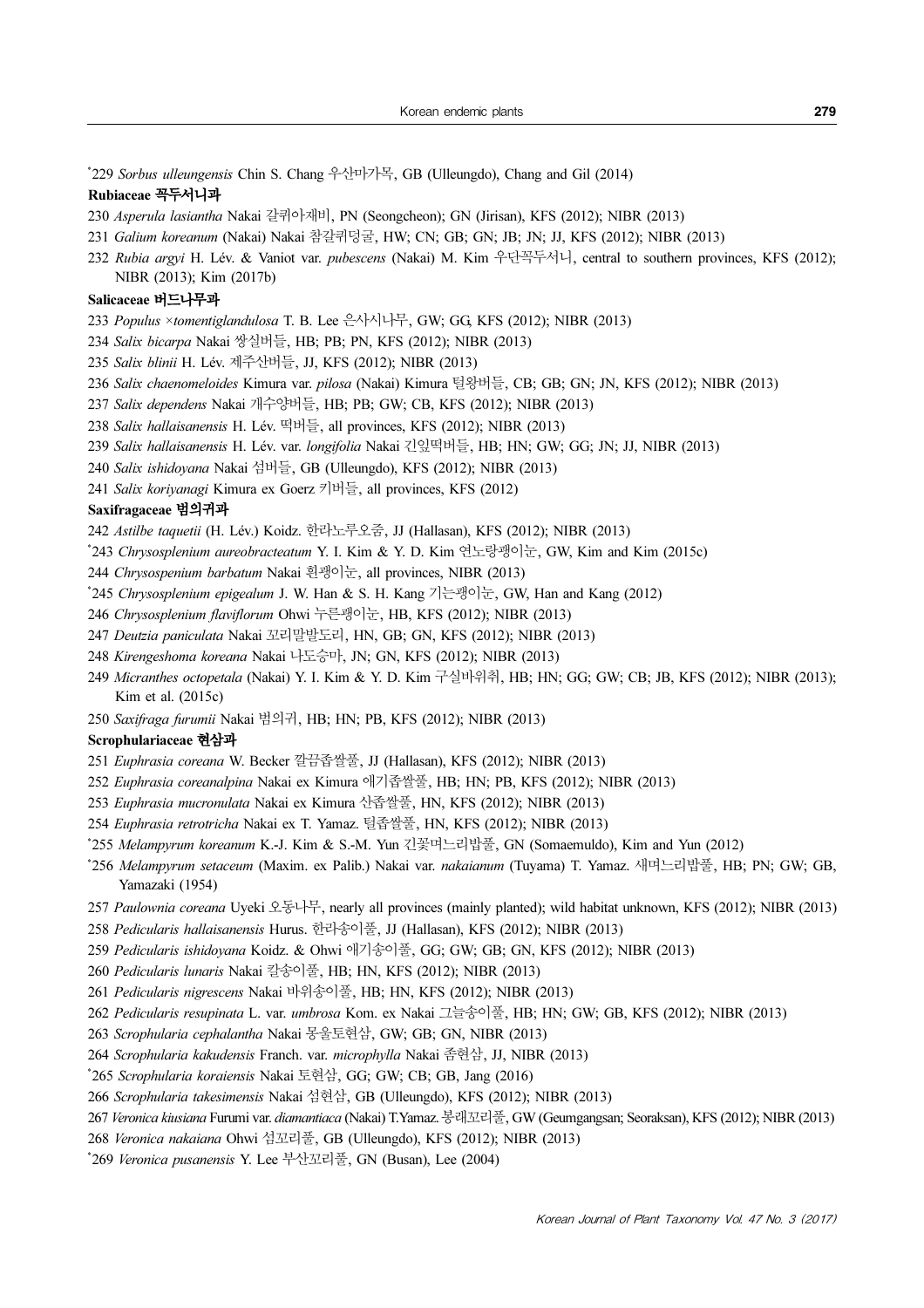Veronica pyrethrina Nakai 가새잎꼬리풀, GB, KFS (2012); NIBR (2013)

### Theaceae 차나무과

Stewartia koreana Nakai ex Rehder 노각나무, PN; CB; GB; JN; GN, KFS (2012); NIBR (2013)

### Thymelaeaceae 팥꽃나무과

\* 272 Daphne jejudoensis M. Kim 제주백서향, JJ (Seonheul), Lee et al. (2013b)

### Tiliaceae 피나무과

Corchoropsis intermedia Nakai 암까치깨, PB, KFS (2012); NIBR (2013)

- Tilia insularis Nakai 섬피나무, GB (Ulleungdo), KFS (2012); NIBR (2013)
- \* 275 Tilia koreana Nakai 연밥피나무, GW, Boo and Park (2016)

Tilia semicostata Nakai 개염주나무, PN, KFS (2012); NIBR (2013)

### Ulmaceae 느릅나무과

Celtis choseniana Nakai 검팽나무, HW; GW; GB; JN, KFS (2012); NIBR (2013)

Celtis edulis Nakai 노랑팽나무, HB; GW, KFS (2012); NIBR (2013)

- Celtis taihyunchungii M. Kim 장수팽나무, HW (Jangsusan), KFS (2012); NIBR (2013); Kim (2017b)
- Ulmus ×mesocarpa M. Kim 중느릅나무, GW, KFS (2012); NIBR (2013); Kim (2017b)

### Urticaceae 쐐기풀과

Boehmeria taquetii Nakai 섬거북꼬리, JJ, KFS (2012); NIBR (2013)

- Pilea oligantha Nakai 강계큰물통이, PB; HN; GW (Jeokgeunsan), KFS (2012); NIBR (2013)
- Pilea taquetii Nakai 제주큰물통이, GN; JJ, KFS (2012); NIBR (2013)
- Urtica laetevirens Maxim. var. robusta F. Maek. 섬쐐기풀, GB (Ulleungdo); JN; JJ, KFS (2012); NIBR (2013)

### Valerianaceae 마타리과

Valeriana dageletiana Nakai ex F. Maek. 넓은잎쥐오줌풀, GB (Ulleungdo), KFS (2012); NIBR (2013)

Patrinia saniculifolia Hemsl. 금마타리, HB; HN; PB; PN; HW; GW; GG; CB; GB; GN; JB, KFS (2012)

### Violaceae 제비꽃과

Viola kapsanensis Nakai 갑산제비꽃, HN; GG (Gapyeong), KFS (2012); NIBR (2013)

- Viola seoulensis Nakai 서울제비꽃, all provinces, KFS (2012); NIBR (2013)
- \* 289 Viola ulleungdoensis M. Kim & J. Lee 울릉제비꽃, GB (Ulleungdo), Lee et al. (2012a)
- Viola woosanensis Y. Lee & J. Kim 우산제비꽃, GB (Ulleungdo), KFS (2012)

### Zosteraceae 거머리말과

Zostera geojeensis H. C. Shin, H. K. Choi & Y. S. Oh 좀마디거머리말, CN (Mongsanpo); GN (Daedapo), KFS (2012); NIBR (2013)

### MONOCOTYLEDONEAE 단자엽식물강

### Amaryllidaceae 수선화과

Lycoris chejuensis K. Tae & S. Ko 제주상사화, JJ, KFS (2012); NIBR (2013)

- Lycoris chinensis Traub var. sinuolata K. Tae & S. Ko ex K. Tae & S. Ko 진노랑상사화, JB; JN, KFS (2012); NIBR (2013)
- Lycoris flavescens M. Kim & S. Lee 붉노랑상사화, GG; CN; JB; JN; JJ, KFS (2012); NIBR (2013)
- Lycoris sanguinea Maxim. var. koreana (Nakai) T. Koyama 백양꽃, JB; JN; GN, KFS (2012)
- Lycoris uydoensis M. Kim 위도상사화, JB (Wido), KFS (2012); NIBR (2013)

### Araceae 천남성과

Arisaema takesimense Nakai 섬남성, GB (Ulleungdo), KFS (2012); NIBR (2013)

Arisaema thunbergii Blume subsp. geomundoense S.C. Ko 거문천남성, JN (Geomundo); JJ (Hallasan), KFS (2012); NIBR (2013)

### Commelinaceae 닭의장풀과

Commelina minor Y. Lee & Y.C. Oh 애기닭의장풀, GG (Yangpyeong), NIBR (2013)

### Cyperaceae 사초과

- Carex erythrobasis H. Lév. & Vaniot 한라사초, all provinces, KFS (2012); NIBR (2013)
- Carex humbertiana Ohwi 큰뚝사초, HB, KFS (2012); NIBR (2013)
- Carex ochrochlamys Ohwi 애기이삭사초, HB; HN, KFS (2012); NIBR (2013)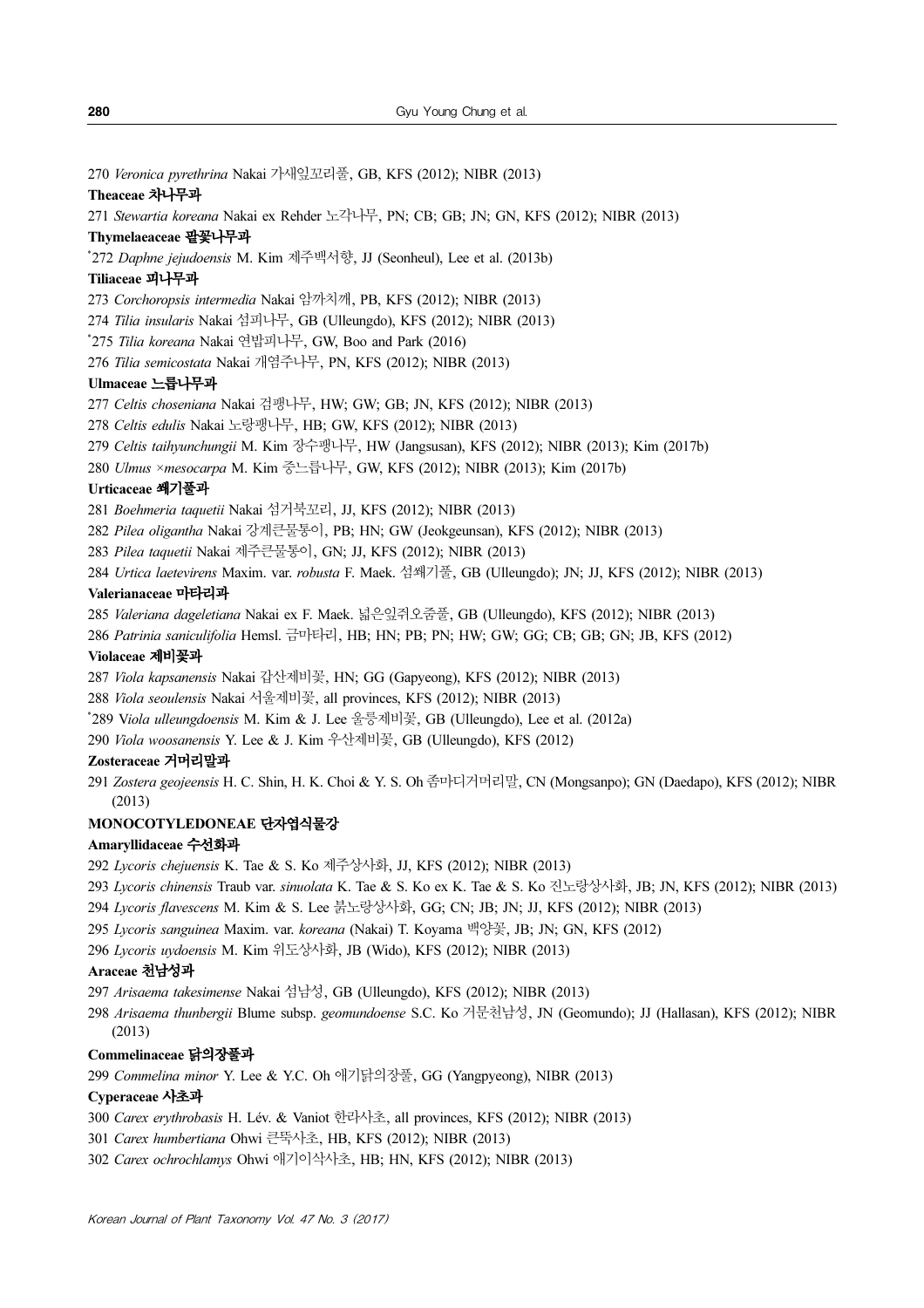- Carex okamotoi Ohwi 지리대사초, central to southern provinces, KFS (2012); NIBR (2013)
- Carex phaeothrix Ohwi 조이삭사초, HB, KFS (2012)
- Carex pseudochinensis H. Lév. & Vaniot 햇사초, PN; GG; GN, KFS (2012); NIBR (2013)
- Carex sabynensis Less. ex Kunth var. leiosperma Ohwi 지리실청사초, GN; JB; JN, KFS (2012)
- \* 307 Carex splendentissima U. Kang & J. M. Chung 반들대사초, GW (Jeongseon; Pyeongchang); CB (Jecheon), Kang et al. (2012)
- Carex subumbellata Meinsh. var. koreana Ohwi 구름사초, HN, KFS (2012); NIBR (2013)
- \* 309 Fimbristylis drizae J. Kim & M. Kim 물하늘지기, JB (Jeongeup), Kim and Kim (2015a)
- \* 310 Fimbristylis jindoensis J. Kim & M. Kim 진도하늘지기, JN (Jindo), Kim and Kim (2015b)
- \* 311 Neoscirpus dioicus Y. Lee & Y. C. Oh 동강고랭이, GW (Jeongseon), Lee and Oh (2006)
- Scleria mutoensis Nakai 무등풀, JN (habitat unclear), KFS (2012); NIBR (2013)

### Dioscoreaceae 마과

<sup>\*</sup>313 Dioscorea coreana (Prain & Burkill) R. Knuth  $\frac{12}{12}$ <sup>H</sup>, all provinces, Kim et al. (2016a)

### Eriocaulaceae 곡정초과

- Eriocaulon glaberrimum Miyabe & Satake var. platypetalum (Satake) Satake 주검정곡정초, JJ; KFS (2012); NIBR (2013)
- Eriocaulon sphagnicolum Ohwi 애기곡정초, HB, KFS (2012); NIBR (2013)
- \* 316 Eriocaulon tenuissimum Nakai 가는개수염, GW (Jangjeon), Nakai (1917); Oh and Hur (2002)

### Iridaceae 붓꽃과

- Iris koreana Nakai 노랑붓꽃, JB; JN, KFS (2012); NIBR (2013)
- Iris odaesanensis Y. Lee 노랑무늬붓꽃, GW; CB; GB, NIBR (2013)
- Iris rossii Baker var. latifolia J. K. Sim & Y. S. Kim 넓은잎각시붓꽃, CN; JB; JN, KFS (2012); NIBR (2013)

#### Juncaceae 골풀과

Luzula odaesanensis Y. Lee & Y. Chae ex M. Kim 오대산새밥, GW, KFS (2012); NIBR (2013); Kim (2017b)

### Liliaceae 백합과

- Allium koreanum H. J. Choi & B. U. Oh 돌부추, JB; GB; GN, NIBR (2013)
- Allium linearifolium H. J. Choi & B. U. Oh 선부추, CB, NIBR (2013)
- Allium minus (S. Yu, W. Lee & S. Lee) H.J. Choi & B.U. Oh 좀부추, probably extinct in wild; cultivated mainly in GW and GG, NIBR (2013)
- Allium taquetii H. Lév. 한라부추, JJ (Hallasan), KFS (2012); NIBR (2013)
- Allium thunbergii G. Don. var. deltoides (S. Yu, S. Lee & W. Lee) H.J. Choi & B.U. Oh 세모산부추, GN (Gayasan), Choi and Oh (2003); NIBR (2013)
- Allium thunbergii G. Don var. teretifolium H. J. Choi & B. U. Oh 둥근산부추, JB; JN, NIBR (2013)
- Heloniopsis koreana Fuse, N. S. Lee & M. N. Tamura 처녀치마, PN; HN; GG; GW; JN, KFS (2012)
- Hemerocallis hakuunensis Nakai 백운산원추리, central to southern provinces, KFS (2012); NIBR (2013)
- Hemerocallis hongdoensis M. G. Chung & S. S. Kang 홍도원추리, JN (Hongdo; Gageodo; Heuksando), KFS (2012)
- Hemerocallis taeanensis S. S. Kang & M. G. Chung 태안원추리, CN (Taean), KFS (2012); NIBR (2013)
- \*331 *Heloniopsis tubiflora* Fuse, N. S. Lee & M. N. Tamura 숙은처녀치마, GW; JB; JN; GN, Fuse et al. (2004)
- \*332 Hosta clausa Nakai var. geumgangensis M. Kim & H. Jo 금강비비추, JB (Jinan), Jo and Kim (2016)
- Hosta jonesii M. G. Chung 다도해비비추, GN; JN, KFS (2012); NIBR (2013)
- Hosta minor (Baker) Nakai 좀비비추, central and southern provinces, KFS (2012); NIBR (2013)
- Hosta venusta F. Maek. 한라비비추, JJ (Hallasan), KFS (2012); NIBR (2013)
- Hosta yingeri S. B. Jones 흑산도비비추, JN (Heuksando), KFS (2012); NIBR (2013)
- Lilium hansonii Leichtlin ex D. D. T. Moore 섬말나리, GB (Ulleungdo), KFS (2012); NIBR (2013)
- Polygonatum grandicaule Y. S. Kim, B. U. Oh & C.G. Jang 선둥굴레, CB (Gakhosan; Minjujisan), KFS (2012); NIBR (2013)
- Polygonatum infundiflorum Y. S. Kim, B. U. Oh & C. G. Jang 늦둥굴레, GG (Pungdo), KFS (2012); NIBR (2013)
- Smilacina bicolor Nakai 자주솜대, HB; HN; GW; CB; JB, KFS (2012); NIBR (2013)
- \*341 *Tofieldia yoshiiana* Makino var. *koreana* (Ohwi) M. N. Tamura, Fuse & N.S. Lee  $\frac{17}{50}$ . GW (Wonsan), Tamura et al. (2013) Orchidaceae 난초과
- Goodyera ×tamnaensis N. S. Lee, K. S. Lee, S. H. Yeau & C. S. Lee 탐라사철란, JJ (Seogwipo), KFS (2012)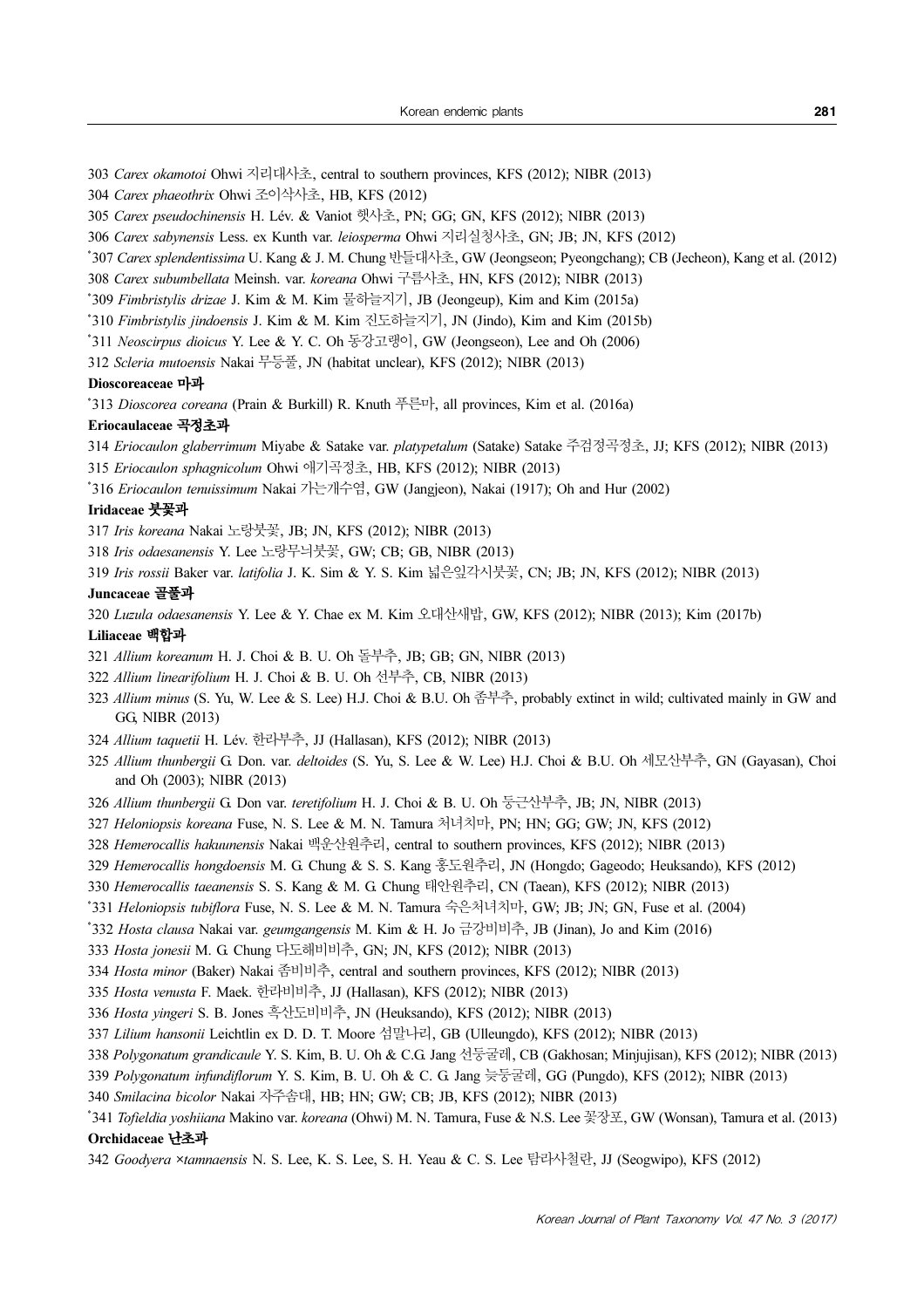Habenaria chejuensis Y. Lee & K. S. Lee 제주방울란, JJ (Daejeong), NIBR (2013)

Habenaria cruciformis Ohwi 개잠자리난초, GW; GG; GN, KFS (2012); NIBR (2013)

Liparis koreana (Nakai) Nakai 참나리난초, HB; HN; PB; GW; GG; JB, KFS (2012); NIBR (2013)

Liparis pterosepala N. S. Lee, C. S. Lee & K. S. Lee 날개옥잠화, JJ, KFS (2012)

Liparis yongnoana N. S. Lee, C. S. Lee & K. S. Lee 계우옥잠화, JJ, KFS (2012)

Oreorchis coreana Finet 두잎감자난초, JJ, KFS (2012); NIBR (2013)

### Poaceae 벼과

Arundinaria munsuensis Y. Lee 문수조릿대, JN (Jirisan), KFS (2012); NIBR (2013)

Calamagrostis paishanensis Nakai 백산새풀, northern provinces, KFS (2012); NIBR (2013)

Calamagrostis subacrochaeta Nakai 낭림새풀, PB (Nangnimsan), KFS (2012); NIBR (2013)

Festuca ovina L. var. chosenica Ohwi 수염김의털, HB; GN (Jirisan), KFS (2012); NIBR (2013)

Festuca ovina L. var. koreanoalpina Ohwi 두메김의털, HB; HN; PB; GW; GN; JJ, KFS (2012); NIBR (2013)

Miscanthus changii Y. Lee 장억새, GW; GG, KFS (2012); NIBR (2013)

Poa deschampsioides Ohwi 좀새포아풀, HB; HN, KFS (2012); NIBR (2013)

Poa kumgangsani Ohwi 금강포아풀, GE (Geumgansan), KFS (2012); NIBR (2013)

Poa takeshimana Honda 섬포아풀, GB (Ulleungdo), KFS (2012); NIBR (2013)

Poa ullungdoensis I. C. Chung 울릉포아풀, GB (Ulleungdo), KFS (2012); NIBR (2013)

Sasa coreana Nakai 고려조릿대, HB, KFS (2012); NIBR (2013)

Sasa quelpaertensis Nakai 제주조릿대, JJ, KFS (2012); NIBR (2013)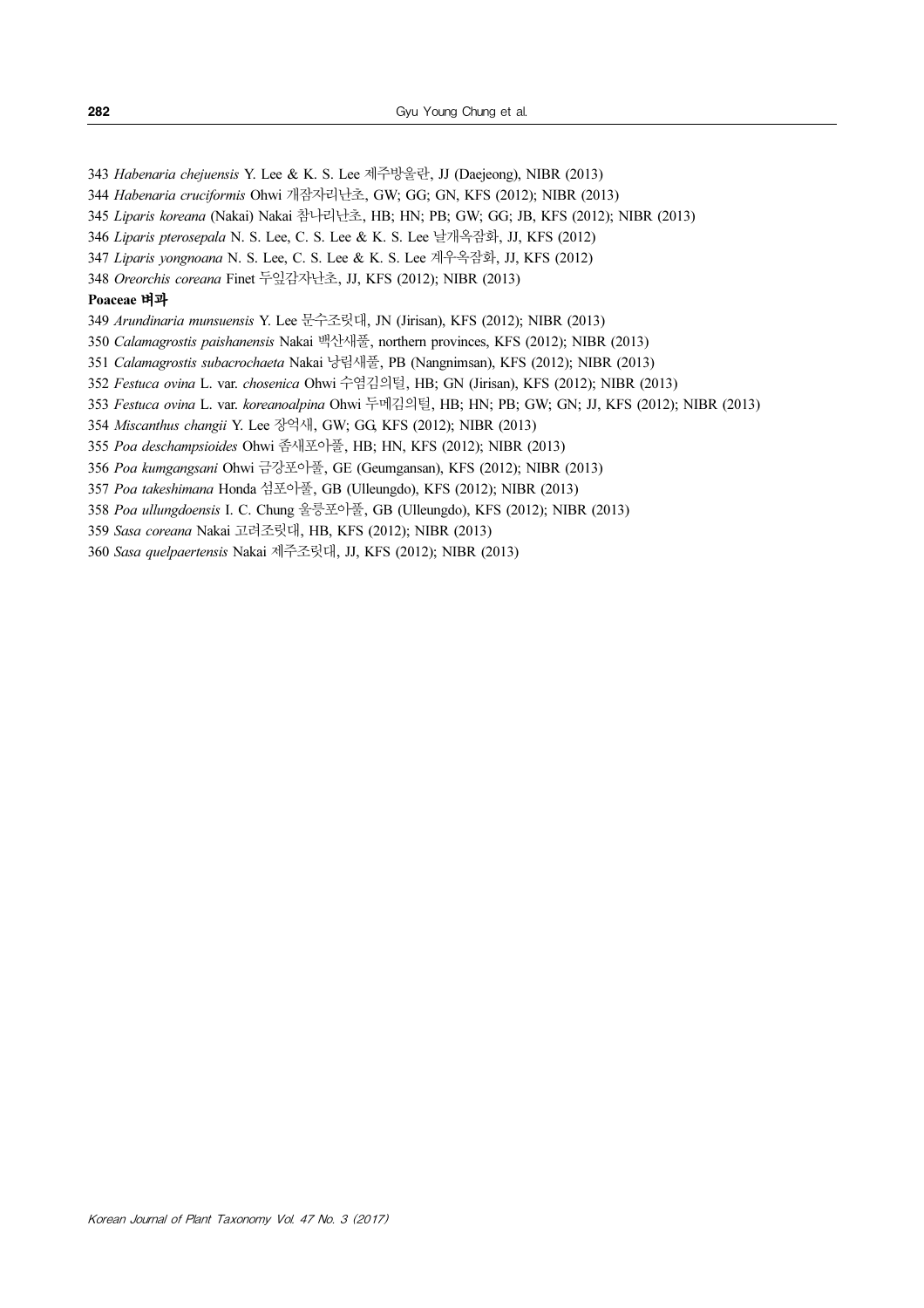### Appendix 2. List of excluded taxa from KFS (2012) and NIBR (2013).

The information is listed as follow; scientific and vernacular names, reference and note.

### PTERIOPHYTA 양치식물문

### Apleniaceae 꼬리고사리과

1 Asplenium sarelii Hook. var. anogrammoides (Christ) Tagawa 바위좀고사리, KFS (2012), synonym of A. anogrammoides Christ (Lin and Viane, 2013)

### Athyriaceae 개고사리과

2 Athyrium nakaii Tagawa 강원고사리, KFS (2012), synonym of Dryopteris goeringiana (Kuntze) Koidzumi (Kim et al., 2015a)

### Dryopteridaceae 관중과

3 Dryopteris austriaca (Jacq.) Woyn. ex Schinz & Thell. var. subopposita H. Ito 금강고사리, KFS (2012), unable to check validly published description or diagnosis

#### Thelypteridaceae 처녀고사리과

4 Phegopteris koreana B. Y. Sun & C. H. Kim 큰설설고사리, KFS (2012), distributed in Japan (Kim et al., 2015b)

#### Woodsiaceae 우드풀과

5 Woodsia pseudoilvensis Tagawa 메가물고사리, KFS (2012), synonym of W. subcordata Turcz. (Kim and Sun, 2015) 6 Woodsia saitoana Tagawa 좁쌀우드풀, KFS (2012), synonym of W. subcordata Turcz. (Kim and Sun, 2015)

## ANGIOSPERMAE 피자식물문

### DICOTYLEDONEAE 쌍자엽식물강

### Actinidiaceae 다래나무과

7 Actinidia arguta (Siebold & Zucc.) Planch. ex Miq. var. rufinervis Nakai 녹다래나무, NIBR (2013), synonym of A. arguta (Siebold & Zucc.) Planch. ex Miq. (Kim and Oh, 2013)

### Apiaceae 산형과

8 Angelica cartilaginomarginata (Makino ex Y. Yabe) Nakai var. distans (Nakai) Kitag. 흰바디나물, NIBR (2013), synonym of A. cartilaginomarginata (Makino ex Y. Yabe) Nakai (Yoon, 1994)

9 Angelica polymorpha Maxim. var. fallax (Boiss.) Kitag. 개강활, NIBR (2013), synonym of A. polymorpha Maxim. (Yoon, 1994) 10 Coelopleurum nakaianum (Kitag.) Kitag. 부전바디, NIBR (2013), distributed in China (Lee, 1996)

11 Tilingia nakaiana Kitag. 속리참나물, KFS (2012); NIBR (2013), synonym of T. tsusimensis (Y. Yabe) Kitag. (Kim et al., 2007) Aristolochiaceae 쥐방울덩굴과

12 Asarum misandrum B. U. Oh & J. G. Kim 각시족도리풀, KFS (2012); NIBR (2013), distributed in Japan (Oh, 2008)

13 Asarum yeonbyeonense M. Kim & S. So 연변족도리풀, KFS (2012), distributed in China (So et al, 2010)

### Asteraceae 국화과

- 14 Achillea ptarmica L. var. acuminata (Ledeb.) Heimerl 큰톱풀, KFS (2012); NIBR (2013), synonym of A. acuminata (Ledeb.) Sch.-Bip. (Afanasiev and Botschantzev, 1961)
- 15 Artemisia japonica Thunb. var. angustissima (Nakai) Kitam. 실제비쑥, NIBR (2013), synonym of A. angustissima Naka (Park, 2012)
- 16 Aster chezuensis (Kitam.) Nakai 제주국화, KFS (2012); NIBR (2013), synonym of A. hispidus Thunb. (Kim, 2017a)
- 17 Cirsium vlassovianum Fisch. ex DC. var. album Nakai 민흰잎엉겅퀴, NIBR (2013), possible synonym of C. vlassovianum Fisch. ex DC. (Im, 1999)
- 18 Hieracium coreanum Nakai 껄껄이풀, KFS (2012), distributed in China [=Crepis coreana (Nakai) H.S. Pak] (Zhu and Kilian, 2011)
- 19 Leontopodium seorakensis Y. S. Lim, J. O. Hyun, Y. D. Kim & H. Shin 설악솜다리, NIBR (2013), synonym of L. leiolepis Nakai (Lee at al., 2016)
- 20 Parasenecio koraiensis (Nakai) B. U. Oh 참나래박쥐, KFS (2012), invalidly published name [Cacalia koraiensis Nakai (1952) is nom. nud.]
- 21 Saussurea maximowiczii Herder var. triceps (H. Lév. & Vaniot) Kitam. 한라분취, KFS (2012); NIBR (2013), synonym of S. maximowiczii Herder (Hassler, 2017)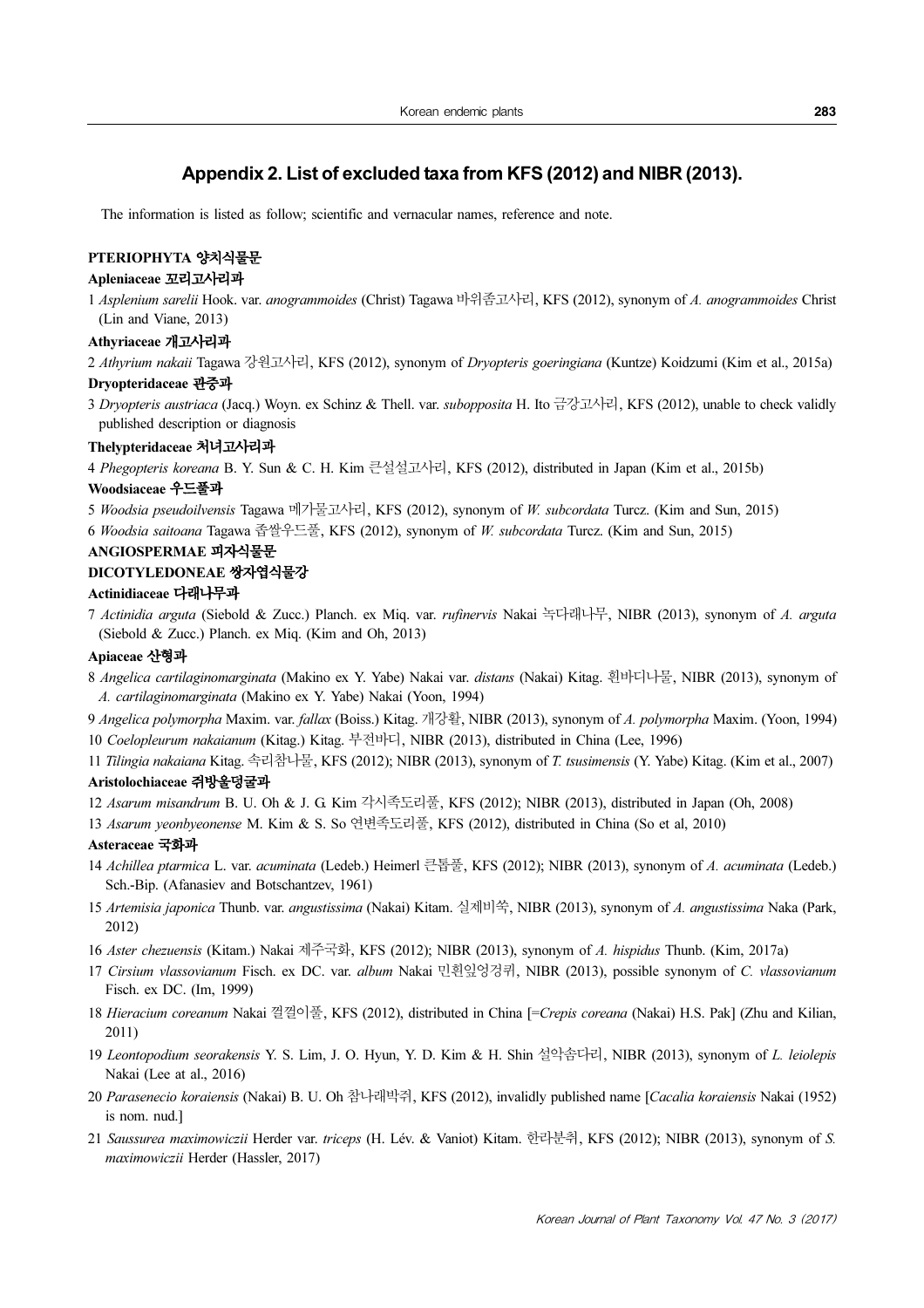- 22 Saussurea triangulata Trautv. & C. A. Mey. var. pinnatifida (Nakai) Kitam. 깃덤불취, NIBR (2013), synonym of S. manshurica Kom. (Hassler, 2017)
- 23 Senecio birubonensis Kitam. 금강솜방망이, KFS (2012); NIBR (2013), synonym of Tephroseris phaeantha (Nakai) C. Jeffrey & Y.L. Chen (Jeffrey and Chen, 1984)
- 24 Senecio koreanus Kom. 국화방망이, KFS (2012), distributed in China [=Tephroseris koreana (Kom.) B. Nord. & Pelser] (Nordenstam and Pelser, 2011)

#### Balsaminaceae 봉선화과

25 Impatiens violascens B. U. Oh and Y. Y. Kim 꼬마물봉선, GB (Bohyeonsan), KFS (2012), later homonym of I. violacea M. Kumar & Sequiera (2001) (Park et al., 2013a)

#### Betulaceae 자작나무과

26 Betula ermanii Cham. var. saitoana (Nakai) Hatusima 좀고채목, KFS (2012), synonym of B. ermanii Cham. (Govaerts and Bopp, 2017) Brassicaceae 십자화과

### 27 Arabis ligulifolia Nakai 주걱장대, NIBR (2013), synonym of A. pendula L. (Iwatsuki et al., 2006)

- 28 Arabis serrata Franch. & Sav. var. hallaisanensis (Nakai) Ohwi 바위장대, NIBR (2013), possible synonym of A. serrata Franch. & Sav. (Oh, 2007a)
- 29 Cardamine glechomifolia H. Lév. 벌깨냉이, KFS (2012); NIBR (2013), distributed in China and Japan (= C. anhuiensis D.C. Zhang & C.Z. Shao in China; = C. arakiana Koidz. in Japan) (Kim, 2015c)
- 30 Cardamine koreana (Nakai) Nakai 참고추냉이, NIBR (2013), synonym of C. leucantha (Tausch) O.E. Schulz (Song and Park, 2012)
- 31 Cardamine pseudowasabi H. Shin & Y. D. Kim 고추냉이, KFS (2012), possible synonym of Eutrema japonicum (Miq.) Koidz. (Y. Y. Kim, pers, comm.)

#### Campanulaceae 초롱꽃과

32 Adenophora obovata Kitam. 관악잔대, KFS (2012); NIBR (2013), synonym of A. polyantha Nakai (Yoo, 1995)

- 33 Adenophora pulchra Kitam. 금강잔대, KFS (2012); NIBR (2013), synonym of A. triphylla (Thunb.) A. DC. (Govaerts, 1995) Caprifoliaceae 인동과
- 34 Lonicera tatarinowii Maxim. var. leptantha (Rehder) Nakai 흰괴불나무, KFS (2012); NIBR (2013), synonym of L. tatarinowii Maxim. (Lee, 1996)
- 35 Zabelia mosanensis Hisauti & H. Hara 댕강나무, NIBR (2013), synonym of Z. biflora (Turcz.) Makino (Kim, 1998)

#### Carylphyllaceae 석죽과

36 Pseudostellaria bulbosa (Nakai) Ohwi 덩이뿌리개별꽃, KFS (2012), synonym of P. heterophylla (Miq.) Pax (Hassler, 2017); possible synonym of P. davidii (Franch.) Pax (K. Choi, pers. comm.)

### Celastraceae 노박덩굴과

- 37 Buxus koreana (Nakai ex Rehder) T. H. Chung, P. S. Toh, D. B. Lee & F. J. Lee. 회양목, KFS (2012), distributed in China (Kim, 2015a)
- 38 Euonymus alatus (Thunb.) Siebold var. uncinatus Nakai 삼방회잎나무, KFS (2012), synonym of E. alatus (Thunb.) Siebold f. apterus (Regel) Rehder (Kim, 1993)

### Crassulaceae 돌나물과

- 39 Orostachys filifera (Nakai) Nakai 애기바위솔, NIBR (2013), synonym of O. spinosa (L.) C. A. Meyer ex A. Berger (Ohba, 2003a)
- 40 Rhodiola angusta Nakai 좁은잎돌꽃, KFS (2012), distributed in China (= R. ramosa Nakai) (Ohba, 2003b)
- 41 Sedum aizoon L. var. ramosum Uyeki & Sakata 가지기린초, NIBR (2013), synonym of S. aizoon L. (Hart and Bleij, 2003)
- 42 Sedum zokuriense Nakai 속리기린초, KFS (2012); NIBR (2013), possible synonym of S. kamtschaticum Fisch. (Lee et al., 2003)

### Ericaceae 진달래과

- 43 Rhododendron saisiuense Nakai 한라산참꽃, KFS (2012), synonym of R. kiusianum Makino (Yamazaki, 1996)
- 44 Vaccinium hirtum Thunb. var. koreanum (Nakai) Kitam. 산앵도나무, KFS (2012); NIBR (2013), distributed in China (Fang and Stevens, 2005)

#### Euphorbiaceae 대극과

- 45 Euphorbia octoradiata H. Lév. & Vaniot 제주대극, NIBR (2013), synonym of E. esula L. (Park, 2015)
- 46 Euphorbia pekinensis Rupr. var. subulatifolius (Hurus.) T. B. Lee 목포대극, KFS (2012); NIBR (2013), synonym of E. lasiocaula Boiss. (Park, 2015)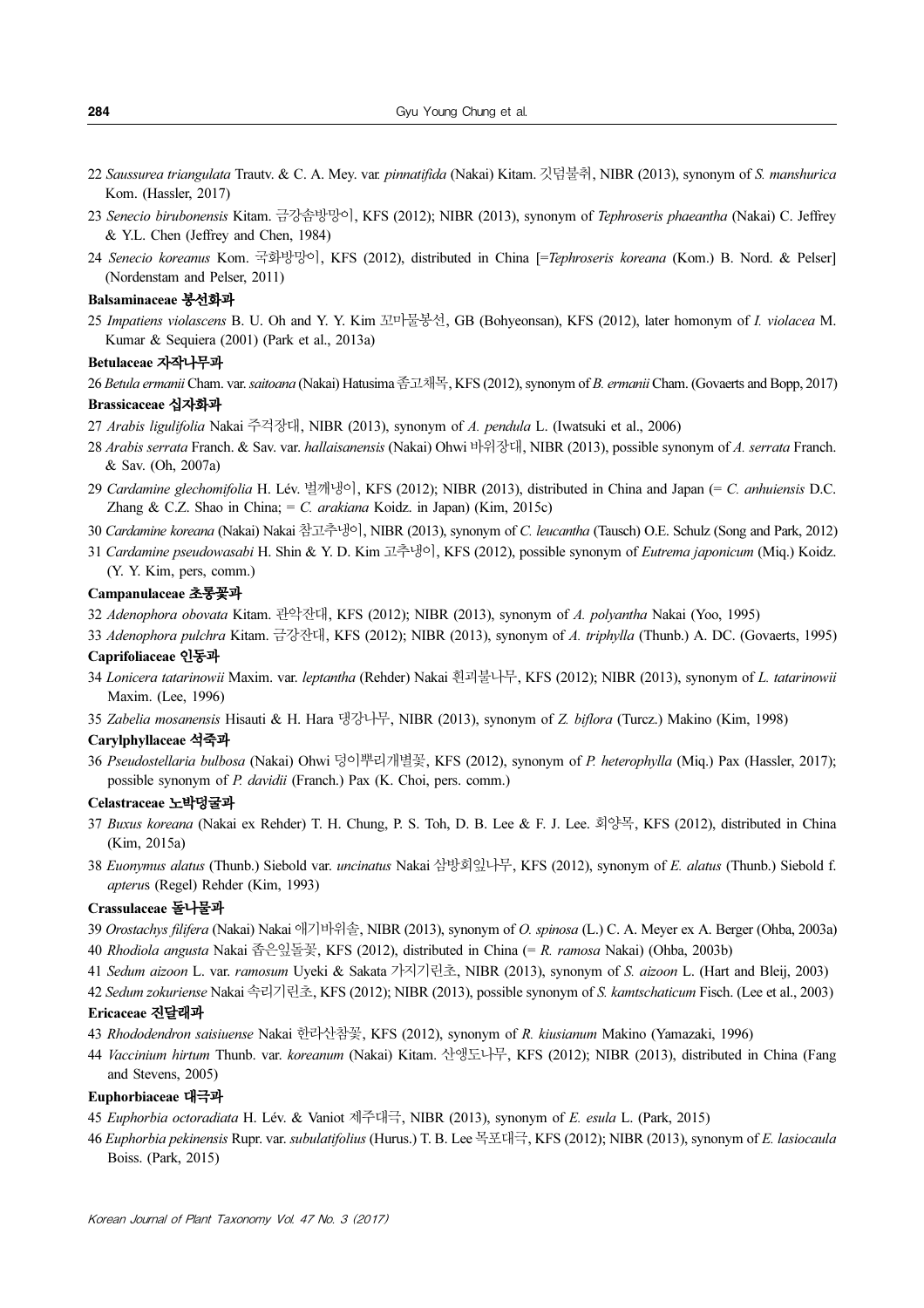### Fabaceae 콩과

- 47 Astragalus koraiensis Y. Lee 정선황기, NIBR (2013), synonym of A. sikokianus Nakai (Choi et al., 2015)
- 48 Lespedeza bicolor Turcz. var. sericea Nakai 털싸리, NIBR (2013), synonym of L. bicolor Turcz. (Akiyama, 1988)
- 49 Lespedeza maximowiczii C. K. Schneid. var. tomentella (Nakai) Nakai 털조록싸리, NIBR (2013), synonym of L. maximowiczii C. K. Schneid. (Akiyama, 1988)
- 50 Lespedeza pilosa (Thunb.) Siebold & Zucc var. pedunculata T.B. Lee 긴괭이싸리, NIBR (2013), possible synonym of L. pilosa (Thunb.) Siebold & Zucc. (B.H. Choi, pers. comm.)
- 51 Lespedeza robusta Nakai 고양싸리, NIBR (2013), synonym of L. formosa (Vogel) Koehne (Hatusima, 1967)
- 52 Oxytropis strobilaca Bunge 시루산돔부, KFS (2012), distributed in Russia (Kholina et al., 2016)
- 53 Vicia angustipinnata Nakai 가는갈퀴나물, NIBR (2013), synonym of V. hirticalycina Nakai (Choi and Kwon, 2001)
- 54 Vicia linearifolia Y. Lee 계방나비나물, KFS (2012); NIBR (2013), later homonym of V. linearifolia Hook. & Arn. (1830) (Park et al., 2013a)

#### Fagaceae 참나무과

- 55 Quercus dentata Thunb. var. fallax Nakai 청떡갈나무, NIBR (2013), synonym of Q. dentata Thunb. (Govaerts, 2004)
- 56 Quercus gluca Thunb. var. nudata Blume 흰민종가시, KFS (2012), possible synonym of Q. glauca Thunb. (Lee, 2012)
- 57 Quercus stenophylla (Blume) Makino var. latifolia Nakai 넓은잎참가시나무, NIBR (2013), possible synonym of Q. salicina Blume f. latifolia (Nakai) W. Lee (Lee, 1996)

### Geraniaceae 쥐손이풀과

- 58 Geranium eriostemon Fisch. ex DC. var. glabrescens Nakai ex H. Hara 부전쥐손이, NIBR (2013), synonym of G. platyanthum Duthie (Xu and Aedo, 2008)
- 59 Geranium koraiense Nakai 참이질풀, KFS (2012), later homonym of G. koreanum Kom. (1901)
- 60 Geranium koreanum Kom. 둥근이질풀, NIBR (2013), distributed in China (Xu and Aedo, 2008)

### Juglandaceae 가래나무과

61 Platycarya strobilacea Siebold et Zucc. var. coreana Miq. 털굴피나무, NIBR (2013), synonym of P. strobilacea Siebld et Zucc. f. coreana (Miq.) W. T. Lee (Lee, 1996)

#### Lamiaceae 꿀풀과

- 62 Mentha arvensis L. var. barbata (Nakai) W. Lee 털박하, KFS (2012); NIBR (2013), synonym of M. canadensis L. (Tucker and Naczi, 2007)
- 63 Scutellaria indica L. var. alba S. Kim & S. Lee 비바리골무꽃, KFS (2012); NIBR (2013), synonym of S. indica L. (Govaerts, 2003)

### Loganiaceae 마전과

64 Gardneria insularis Nakai 영주치자, KFS (2012), synonym of G. nutans Siebold & Zucc. (Leenhouts, 1962)

#### Oleaceae 물푸레나무과

- 65 Forsythia saxatilis (Nakai) Nakai 산개나리, KFS (2012); NIBR (2013), synonym of F. ovata Nakai (Chung et al., 2013; De Juana Clavero, 2016)
- 66 Fraxinus quadrijuga Nakai 백운쇠물푸레, NIBR (2013), possible synonym of F. sieboldiana Blume (Chang et al., 2011)
- 67 Ligustrum acutissimum Koehne 산동쥐똥나무, KFS (2012), synonym L. leucanthum (S. Moore) P.S. Green (Green, 1995; De Juana, 2009)
- 68 Syringa fauriei H. Lév. 버들개회나무, KFS (2012), synonym of S. reticulata (Blume) H. Hara subsp. amurensis (Rupr.) P.S. Green & M.C. Chang (Chen, 2008)
- 69 Syringa patula (Palib.) Nakai var. venosa (Nakai) M. Kim 섬개회나무, KFS (2012); NIBR (2013), synonym of S. pubescens Turcz. subsp. patula (Palib.) M. C. Chang & X. L. Chen (Chen et al., 2009)
- 70 Syringa wolfii C. K. Schneid. var. hirsuta (C. K. Schneid) Rehder 털꽃개회나무, NIBR (2013), synonym of S. villosa subsp. wolfii (C. K. Schneid.) Jin Y. Chen & D.Y. Hong (Chen, 2008)

### Ranunculaceae 미나리아재비과

- 71 Clematis flabellata Nakai 요강나물, KFS (2012); NIBR (2013), synonym of C. fusca Turcz. (Hassler, 2017)
- 72 Clematis mandshurica Rupr. var. koreana (Nakai) Nakai ex Mori 큰위령선, NIBR (2013), possible synonym of C. terniflora DC. var. mandshurica (Rupr.) Ohwi (NIBR, 2013)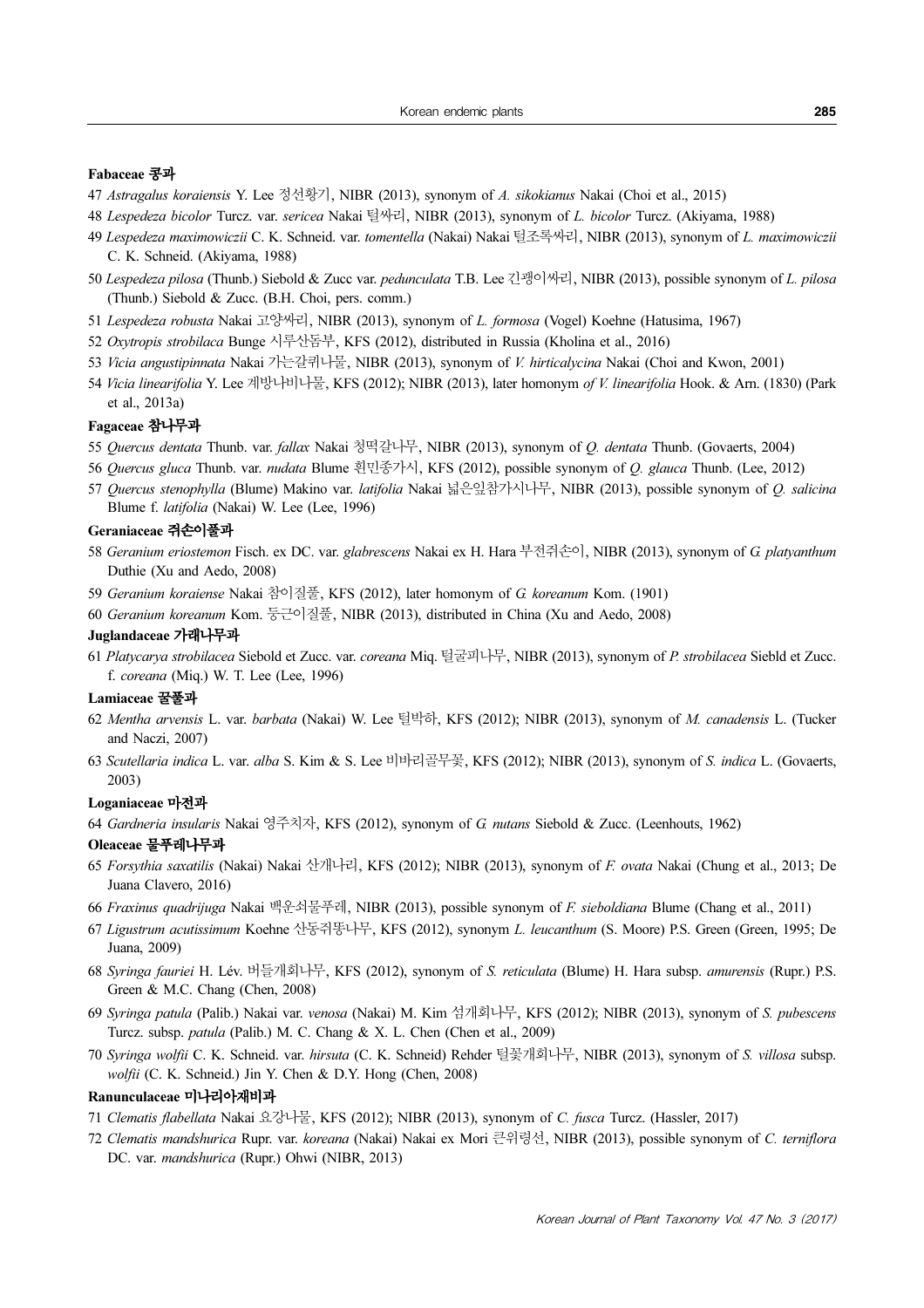- 73 Thalictrum rochebrunnianum Franch. & Sav. var. grandisepalum (H. Lév.) Nakai 금꿩의다리, NIBR (2013), synonym of T. rochebrunnianum Franch. & Sav. (Iwatsuki et al., 2006)
- 74 Thalictrum uchiyamai Nakai 자주꿩의다리, NIBR (2013), distributed in Japan (Iwatsuki et al., 2006)

#### Rosaceae 장미과

- 75 Potentilla dickinsii Franch. et Sav. var. breviseta Nakai 참양지꽃, NIBR (2013), synonym of P. dickinsii Franch. et Sav. (Iwatsuki et al., 2001)
- 76 Potentilla dickinsii Franch. et Sav. var. glabrata Nakai 섬양지꽃, KFS (2012); NIBR (2013), synonym of P. dickinsii Franch. Et Sav. (Iwatsuki et al., 2001)
- 77 Pourthiaea villosa (Thunb.) Decne. var. brunnea (H. Lév.) Nakai 떡잎윤노리나무, KFS (2012); NIBR (2013), synonym of P. villosa (Thunb.) Decne. (Liu and Hong, 2016)
- 78 Rosa kokusanensis Nakai 흑산가시, KFS (2012); NIBR (2013), synonym of R. lucieae Franch. & Rochebr. (Chang et al., 2011; Hassler, 2017)
- 79 Rosa maximowicziana Regel var. pilosa (Nakai) Nakai 털용가시, KFS (2012); NIBR (2013), synonym of R. maximowicziana Regel (Hassler, 2017)
- 80 Rubus parvifolius L. var. taquetii (H. Lév.) Lauener & D.K. Ferguson 사슨딸기, NIBR (2013), synonym of R. parvifolius L. (Iwatsuki et al., 2001)
- 81 Rubus tozawae Nakai ex J.Y. Yang var. longisepalus J.Y. Yang 맥도딸기, KFS (2012), possible synonym of R. ribisoideus Matsum. (Yang et al., 2012)
- 82 Sanguisorba hakusanensis Makino var. coreana H. Hara 산오이풀, NIBR (2013), synonym of S. hakusanensis Makino (Lee et al., 2000)
- 83 Sorbus amurensis Koehne var. latifoliolata Nakai 넓은잎당마가목, NIBR (2013), synonym of S. commixta Hedl. (Park et al., 2013b)
- 84 Sorbus amurensis Koehne var. rufa Nakai 차빛당마가목, KFS (2012), synonym of S. commixta Hedl. (Park et al., 2013b)

85 Sorbus commixta Hedl. var. pilosa Nakai 잔털마가목, NIBR (2013), synonym of S. commixta Hedl. (Park et al., 2013b)

#### Rubiaceae 꼭두서니과

86 Galium boreale L. var. koreanum Nakai 털긴잎갈퀴, KFS (2012); NIBR (2013), synonym of G. boreale L. (Govaerts, 2003) Rutaceae 운향과

87 Zanthoxylum coreanum Nakai 왕초피, KFS (2012), synonym of Z. simulans Hance (Murata, 1984)

### Salicaceae 버드나무과

- 88 Populus glandulosa (Uyeki) Uyeki 수원사시나무, KFS (2012); NIBR (2013), later homonym of P. glandulosa Moench (1794)
- 89 Salix floderusii Nakai var. fuscescens Nakai 백산버들, KFS (2012); NIBR (2013), synonym of S. xerophila f. fuscescens (Nakai) W. G. Park (Park, 2007)
- 90 Salix pseudolasiogyne H. Lév 능수버들, KFS (2012), distributed in China (Fang et al., 1999)
- 91 Salix sericeocinerea Nakai 큰산버들, KFS (2012), distributed in Japan (Park, 2007)

#### Saxifragaceae 범의귀과

- 92 Astilbe rubra Hook.f. & Thomson var. divaricata (Nakai) W. T. Lee 진퍼리노루오줌, KFS (2012); NIBR (2013), synonym of A. koreana (Kom.) Nakai (Han, 2016)
- 93 Chrysosplenium hallaisanense Nakai 제주괭이눈, NIBR (2013), synonym of C. barbatum Nakai (Kim, 2015b)
- 94 Mukdenia rossii (Oliv.) Koidz. var. multiloba (Nakai) Nakai 큰돌단풍, NIBR (2013), synonym of M. rossii (Oliv.) Koidz. (Lee, 1996)
- 95 Philadelphus koreanus Nakai 양덕고광나무, KFS (2012); NIBR (2013), synonym of P. tenuifolius Rupr. (Park et al., 2005)
- 96 Philadelphus scaber Nakai 섬고광나무, KFS (2012); NIBR (2013), synonym of P. tenuifolius Rupr. (Park et al., 2005)
- 97 Philadelphus seoulensis Y. H. Chung & H. C. Shin 서울고광나무, KFS (2012); NIBR (2013), synonym of P. tenuifolius Rupr. (Park et al., 2005)
- 98 Saxifraga fortunei Hook. var. pilosissima Nakai 털바위떡풀, KFS (2012), synonym of S. foutunei Hook. var. aplina (Matsum. et Nakai) Nakai (Iwatsuki et al., 2001)

#### Scrophulariaceae 현삼과

99 Pedicularis mandshurica Maxim. var. coreana (Bonati) Hurus. 털만주송이풀, NIBR (2013), synonym of P. mandshurica Maxim. (Hassler, 2017)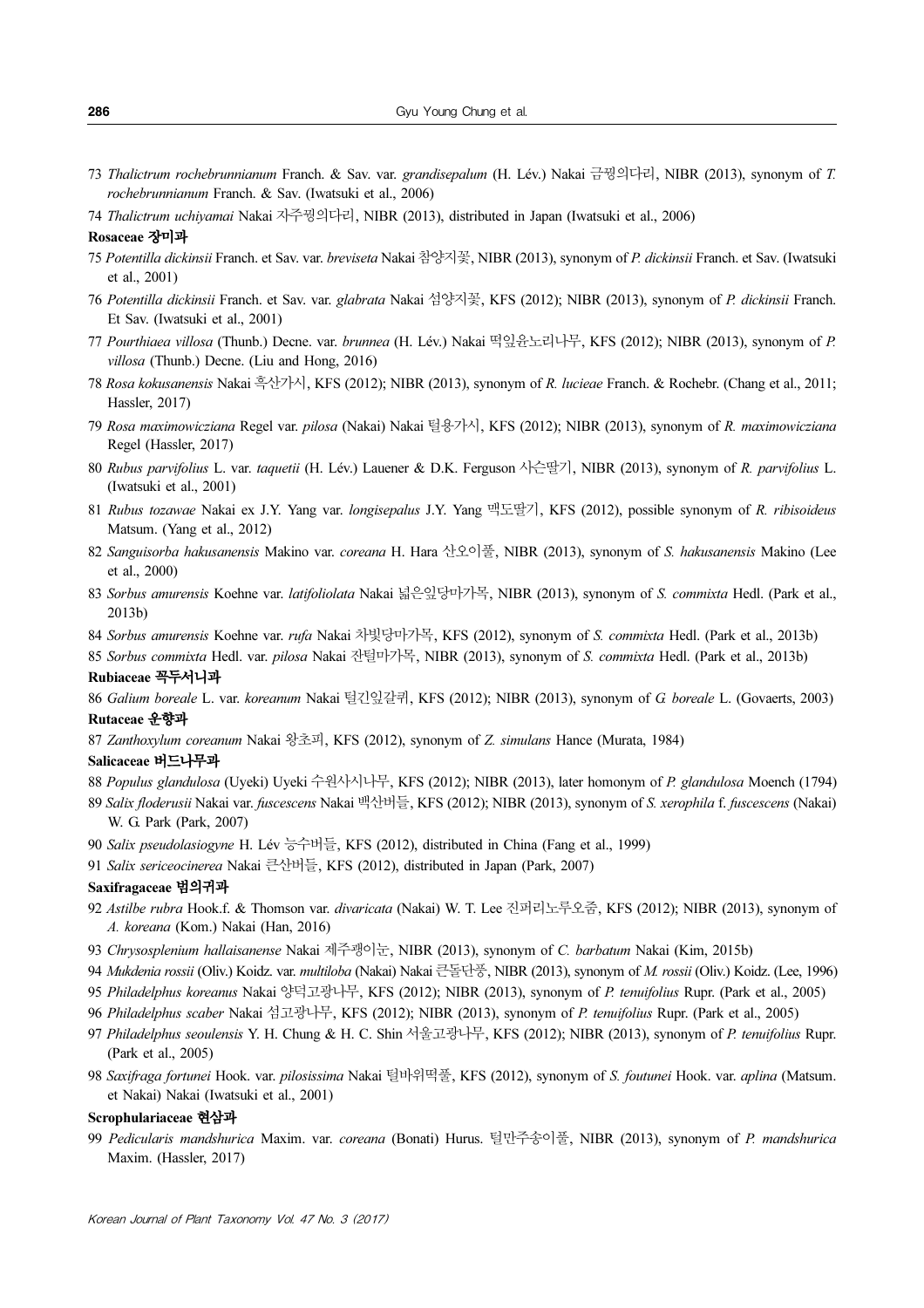- 100 Pseudolysimachion kiusianum (Furumi) T. Yamaz. var. glabrifolium (Kitag.) T. Yamaz 큰산꼬리풀, KFS (2012), synonym of P. kiusianum (Furumi) T. Yamaz. (Hong et al., 1998)
- 101 Scrophularia buergeriana Miq. var. quelpartensis T. Yamaz. 제주현삼, KFS (2012); NIBR (2013), synonym of S. kakudensis Franch. var. microphylla Nakai (Jang, 2016)

### Solanaceae 가지과

102 Scopolia lutescens Y. Lee 노랑미치광이풀, KFS (2012); NIBR (2013), synonym of S. japonica Maxim. (Jang et al., 2011) Tiliaceae 피나무과

103 Tilia ovalis Nakai 웅기피나무, NIBR (2013), distributed in China (Tang et al., 2007)

### Trapaceae 마름과

104 Trapa bicornis Osbeck 유전마름, KFS (2012), distributed in China (Na and Oh, 2015)

#### Urticaceae 쐐기풀과

105 Boehmeria hirtella Satake 털긴잎모시풀, NIBR (2013), synonym of B. sieboldiana Blume (Wilmot-Dear and Friis, 2013)

106 Boehmeria nakaiana Satake 제주긴잎모시풀, NIBR (2013), synonym of B. sieboldiana Blume (Wilmot-Dear and Friis, 2013) 107 Boehmeria quelpaertensis Satake 제주모시풀, KFS (2012); NIBR (2013), distributed in Japan (Yahara, 1983)

#### Violaceae 제비꽃과

- 108 Viola kapsanensis Nakai var. albiflora (Nakai) Nakai 흰갑산제비꽃, NIBR (2013), synonym of V. japonica Langsd. ex Ging (Hassler, 2017); possible synonym of V. kapsanensis Nakai (K.O. Yoo, pers. comm.)
- 109 Viola takesimana Nakai 섬제비꽃, KFS (2012); NIBR (2013), synonym of V. acuminata Ledeb. (Hassler, 2017); possible synonym of *V. grypocera* A. Gary (K.O. Yoo, pers. comm.)

### MONOCOTYLEDONEAE 단자엽식물강

### Araceae 천남성과

110 Pinellia koreana K. H. Tae & J. H. Kim 지리반하, KFS (2012), synonym of P. ternata (Thunb.) Makino (Zhu et al., 2007) Cyperaceae 사초과

- 111 Carex aphanolepis Franch. & Sav. var. mixta Nakai 잡골사초, KFS (2012), invalidly published name (nomen nudum)
- 112 Carex blepharicarpa Franch. var. insularis Nakai 여우꼬리사초, NIBR (2013), synonym of C. blepharicarpa Franch. (Govaerts and Simpson, 2007)
- 113 Carex tenuiformis H. Lév. & Vaniot var. neofilipes (Nakai) Ohwi ex Hatusima, 그늘실사초, KFS (2012), distributed in China, Japan and Russia (Oh, 2007c)

#### Eriocaulaceae 곡정초과

114 Eriocaulon latipetalum Y. C. Oh & C. S. Heo 넓은꽃잎개수염, KFS (2012), invalidly published name (nomen nudum)

### Iridaceae 붓꽃과

115 Iris sanguinea Donn ex Hornem. var. violacea Makino 진보라붓꽃, KFS (2012), possible synonym of I. sanguinea (J.-K. Sim, pers. comm.)

#### Juncaceae 골풀과

116 Luzula rufescens Fisch. ex E. Mey. 새밥, NIBR (2013), distributed in Russia, Mongolia, China, Japan and North America (Wu and Clemants, 2000)

### Liliaceae 백합과

- 117 Allium deltoidefistulosum S. Yu, S. Lee & W. Lee 세모부추, NIBR (2013), synonym of A. sacculiferum Maxim. (Choi and Oh, 2011)
- 118 Allium taquetii H. Lév. var. deltoides (S. Yu, S. Lee & W. Lee) H. J. Choi & B. U. Oh 한라세모부추, NIBR (2013), Scientific name error of A. thunbergii G. Don var. deltoides (S. O. Yu, S. T. Lee & W. T. Lee) H.J. Choi & B. U. Oh (Choi and Oh, 2003)
- 119 Lilium amabile Palib. 털중나리, NIBR (2013), distributed in China (Rong et al., 2011)
- 120 Lilium tenuifolium Fisch. var. chrysanthum Nakai 금나리, NIBR (2013), synonym of L. pumilum Delile (Govaerts, 2011)
- 121 Polygonatum odoratum (Mill.) Druce var. quelpaertense H. Hara 제주둥굴레, KFS (2012); NIBR (2013), synonym of P. odoratum (Mill.) Druce var. pluriflorum (Miq.) Ohwi (Jang, 1998)
- 122 Polygonatum stenanthum Nakai 좁은둥굴레, NIBR (2013), synonym of P. falcatum A. Gray (Tamura, 2008)
- 123 Veratrum oxysepalum Turcz. 푸른박새, NIBR (2013), distributed in China, Japan, and Russia (Kikuchi et al., 2010; Kim et al., 2014)